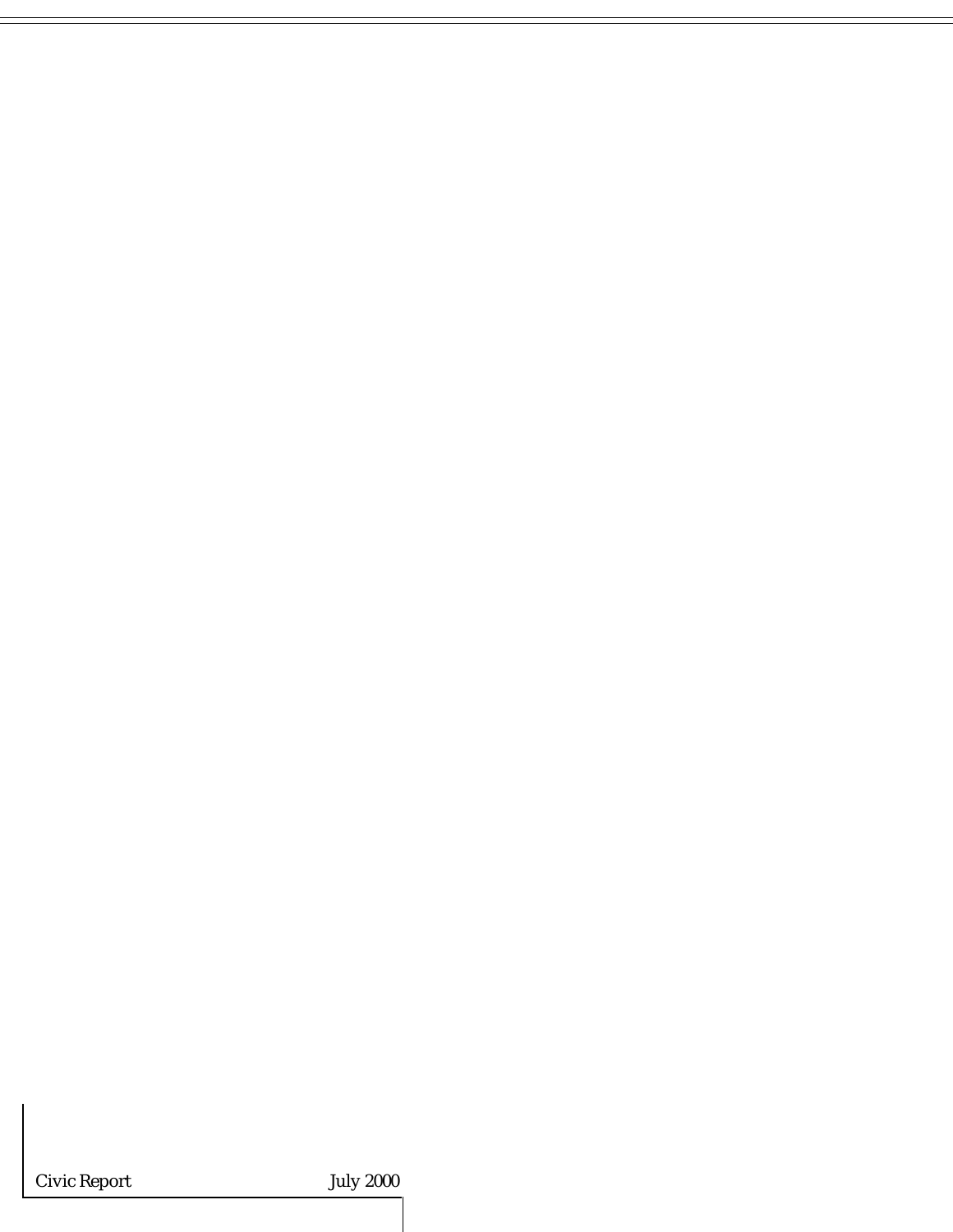# **A SURVEY OF RESULTS FROM VOUCHER EXPERIMENTS: WHERE WE ARE AND WHAT WE KNOW**

When I began doing research on school choice in 1995 there was relatively little solid, empirical information on the subject. At that time there was only one choice program, in Milwaukee, and the data from that program had already been withheld from examination by the research community for five years with little sign that it would become available soon.<sup>1</sup> Researchers wishing to examine the effects of school choice were limited to collecting evidence from public and private schools and extrapolating to what would happen under a choice system. A leading researcher following this approach, James Coleman, consistently found that private school students performed better academically than public schools students after controlling for a host of observed background differences.<sup>2</sup> Coleman and others also found that private schools, while educating a lower proportion of minority students, more evenly distributed minority students, producing better racial integration than that found in public schools. From these findings Coleman and others suggested that providing vouchers or tax credits for families to select the school of their choice, public or private, would increase academic achievement and improve racial integration in schools.

Many education researchers remained unconvinced. Unobserved and difficult to measure differences between families that select public and private schools might account for the apparent academic edge that private school students displayed, these researchers argued. Unfortunately, there was no way to respond to this objection fully as long as one was comparing families that chose a private school to those that did not. No matter how many controls were in-

troduced for background differences, it was always possible that some other unobserved factors really explained the differences in outcomes. Many education researchers also remained unpersuaded that school choice would help promote integration. The lower percentage of minority students in private school, critics argued, was a more telling indicator of the effect of choice on integration than was the distribution of those students within the private sector.

In the absence of new sources of data, research on the effects of school choice remained deadlocked along these lines for many years. To be sure, innovative arguments were advanced by John Chubb and Terry Moe, but their work was more support for a theory of how school governance related to organization efficiency than it was a source of direct evidence on the consequences of school choice. And various articles and books were authored by critics of school choice, such as Henry Levin, Amy Stuart Welles, and Peter Cookson, but their arguments were largely based on theoretical assumptions, analogies to foreign systems, or their particular reading of the debate over Coleman's work.3

But starting in 1996 a flood of new data became available, greatly expanding what we know about the effects of school choice. First, John Witte released to other researchers the data he had obtained on the Milwaukee school choice program. Second, Cleveland began operating the second publicly funded school choice program and made at least some information available to different researchers. And third, several privately funded school choice programs were specifically designed to allow for rigorous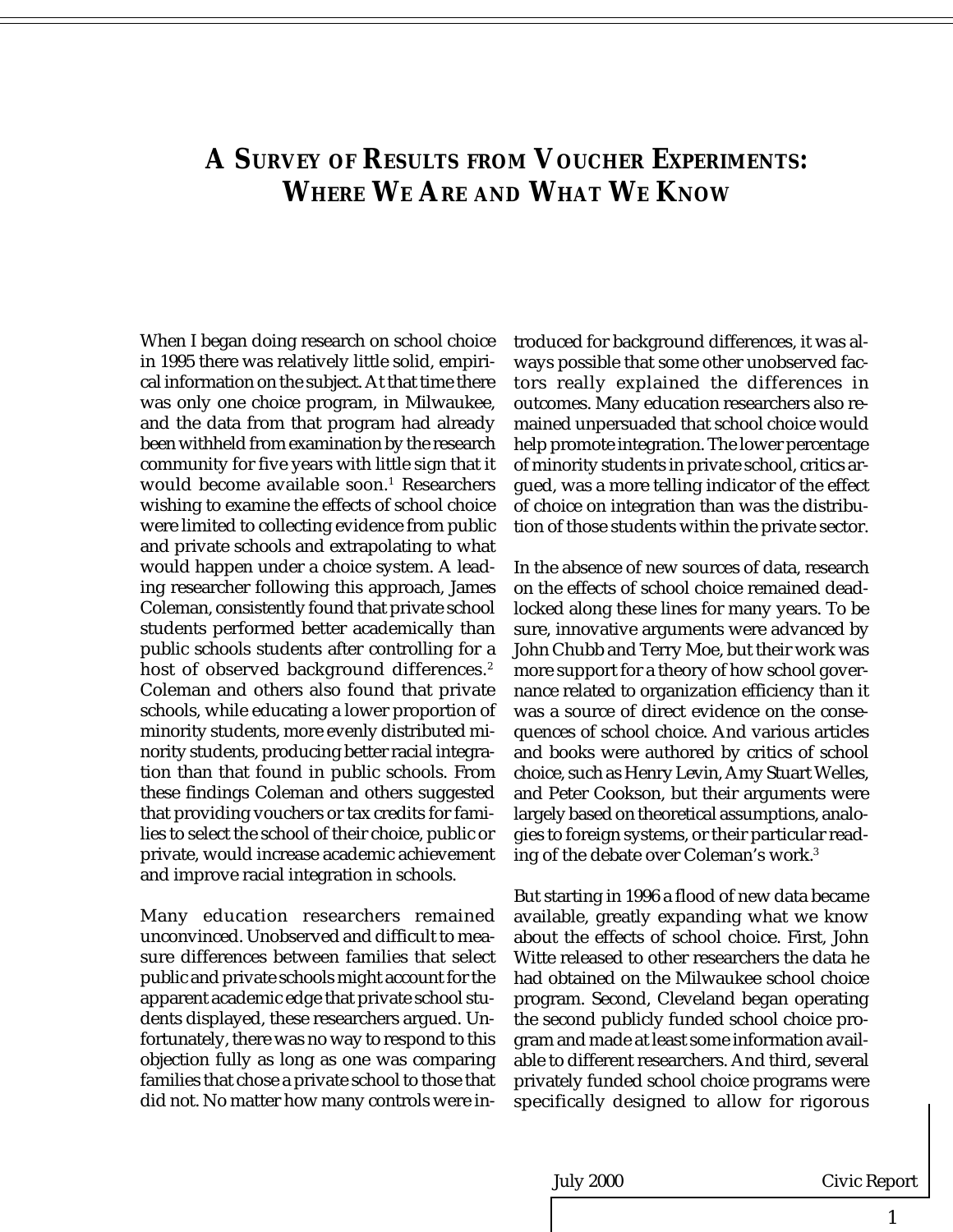examination of their effects. As a result of all of these new programs and studies we now know quite a lot about the effects of school choice.

The evidence on school choice can be organized as addressing three questions: 1) What are the academic effects of school choice on the families that choose their school? 2) What are the academic effects of school choice on the public school system? And 3) What are the effects of school choice on the civic values and integration that we wish schools to promote? The evidence that addresses the first question, the academic effects of choice on the choosers, is now fairly strong. Our knowledge about the later two questions is still limited but growing stronger. Of course, much can still be learned on all three questions, and some people will never be satisfied with the quality or quantity of evidence produced. But it is fair to say that incredible progress has been made in the last several years in developing a solid empirical understanding of the effects of school choice programs.

It is also important to note that despite some well-publicized disagreements over research findings in recent years, there is a remarkable amount of consensus among the researchers who have collected and analyzed the data from recent programs on the general direction of the effects of school choice. These researchers largely differ on the confidence with which conclusions can be drawn and the inferences that can reasonably be made for shaping public policy, but they do not differ on their general assessments of the programs they have examined. That is, all of the researchers who have served as evaluators of the publicly-funded choice programs in Milwaukee and Cleveland, as well as the privately-funded programs in Washington, D.C., Dayton, New York, and San Antonio, agree that these programs have been generally positive developments and have supported their continuation, if not expansion. If one only examined the competing interest group and research community spin on the various evaluations instead of reading the evaluations themselves one might easily miss the level of positive consensus that exists. This positive consensus is all the more remarkable given the politically contentious nature of the issue and the rewards scholars have for highlighting disagreements with one another.

# **THE ACADEMIC EFFECTS OF SCHOOL CHOICE ON FAMILIES THAT CHOOSE THEIR SCHOOL**

One indication of the academic effects of school choice on "choosers" is whether they report being more satisfied with their school experience than do "non-choosers." Here the evidence in support of school choice is unambiguous and overwhelmingly positive. One of the evaluators in Milwaukee, John Witte, reported that "satisfaction of Choice parents with private schools was just as dramatic as dissatisfaction was with prior public schools."4 In Cleveland, evaluator Kim Metcalf found, "Across the range of school elements, parents of scholarship students tend to be much more satisfied with their child's school than other parents. . . . [S]cholarship recipient parents are more satisfied with the child's teachers, more satisfied with the academic standards at the child's school, more satisfied with order and discipline, [and] more satisfied with social activities at the school. .

. ."5 Also in Cleveland, Paul Peterson, William Howell, and I found that after two years of the program choice parents were significantly more satisfied with almost all aspects of their children's education than were the parents of a random sample of Cleveland public school parents.<sup>6</sup> Nearly 50 percent of choice parents reported being very satisfied with the academic program, safety, discipline, and teaching of moral values in their private school. Only around 30 percent of Cleveland public school parents report being very satisfied with these aspects of their children's schools. Very similar results were obtained from the privately funded school choice programs in Washington, D.C., Dayton, New York, and San Antonio.<sup>7</sup>

If this were almost any other policy realm or consumer issue we might consider the strong positive effect of school choice on parental satisfaction sufficient evidence to conclude that the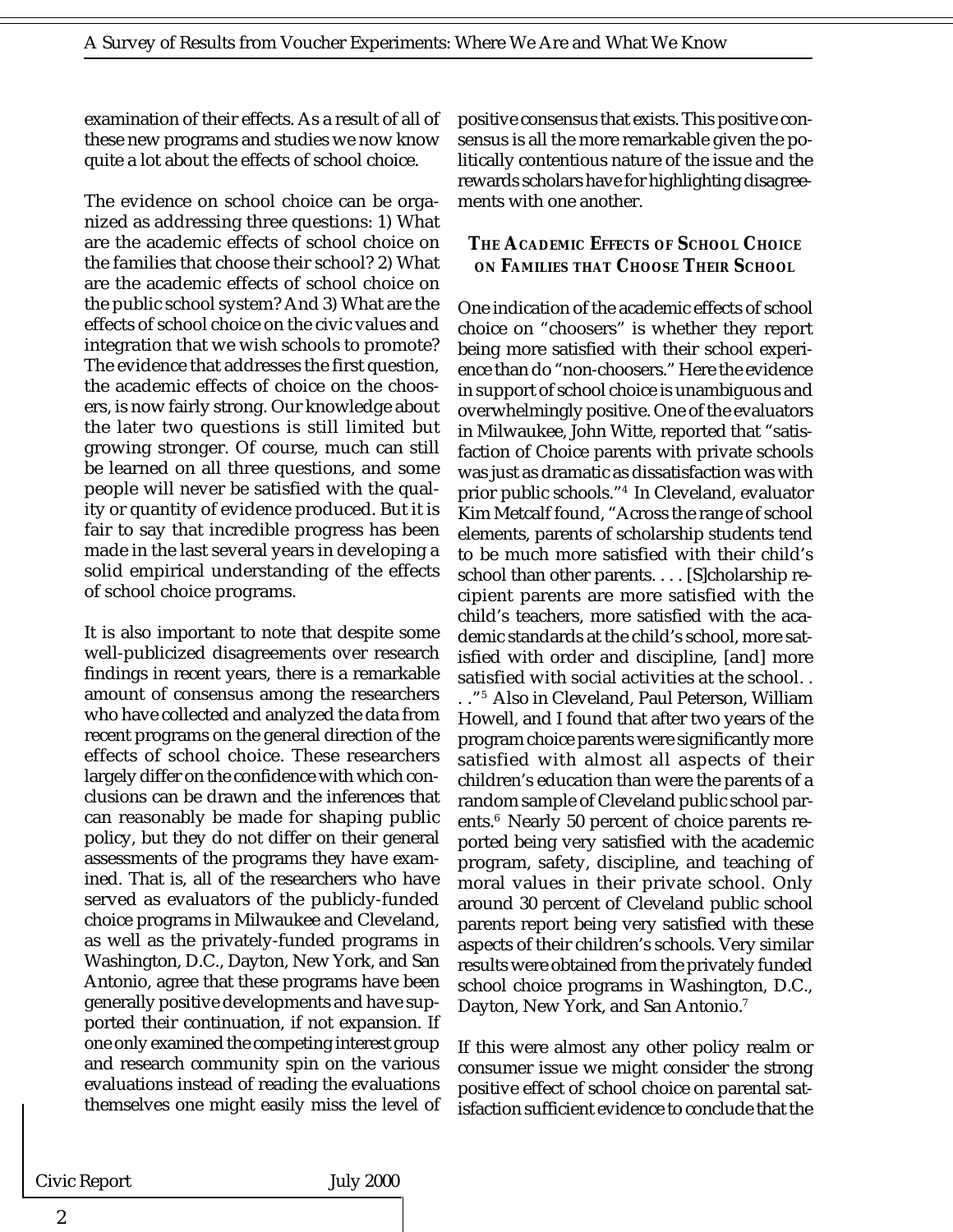program is beneficial to its participants. If, for example, people report that they are happier with the maintenance of public parks we would usually consider this as sufficient proof that efforts to improve the parks have succeeded. We would not normally feel obliged to count the number of items of trash and repair problems to verify reports of satisfaction.

But the standards for assessing programs in education are different. Many in the education and policy communities only give serious consideration to changes in standardized test scores and give little credence to parental reports. To put it bluntly, many in the education and policy communities suspect that parents are stupid and that reports of parental satisfaction are of little value, while test scores are the only meaningful indicator of program success. To put it more politely, many suspect that parents are not informed consumers of education, making their assessments of program success unreliable. Whether we put it bluntly or politely, the bottom line is that despite the overwhelmingly positive effects of school choice on parental satisfaction, these findings have not moved the policy debate very much.

With the focus on test scores, choice programs have demonstrated at least some positive effects according to almost all of the evaluations of the five publicly and privately-funded choice programs that have been studied. In Milwaukee, Paul Peterson, Jiangtao Du, and I took advantage of the fact that Wisconsin law required that participating private schools accept students by lottery when classes were oversubscribed. We compared the test scores of applicants who were accepted to the choice program by lottery to those who were rejected by lottery. We found significant test score gains for students who enrolled in the choice program relative to students who were denied a spot by lottery in math and reading after three or four years of participation in the choice program.8 The size of the gains were quite large, 11 normal curve equivalent (NCE) points in math and 6 NCE points in reading over a four year period. These gains translate roughly into one half of a standard

deviation in math and one-quarter of a standard deviation in reading.<sup>9</sup>

Unfortunately, the confidence that we can have in these findings is limited by the amount of missing data caused by high student mobility among poor families and incomplete data collection. The findings after three or four years in the program are based on test scores from 40 percent of the choice students and 48 percent of the control group students. There is, however, good reason to believe that the students missing test scores did not differ systematically from those for whom we had data. After three or four years our treatment and control groups did not differ significantly from each other in background characteristics collected when they applied, suggesting that little bias was introduced by missing data. They did not significantly differ on their math or reading test scores, their family income, their mother's education, their rate of single parenthood, or the amount of time parents spent with children.10

We also conducted an "intention to treat" analysis to test for the possibility that selective attrition from the program biased results. In this analysis, all subjects who win the lottery to receive a voucher were counted as if they were in the choice program even if they never enrolled or decided to leave the private schools and return to the Milwaukee public schools. Because we were including scores from these additional students, our conclusions could be based on the results of 63 percent of the choice students and 48 percent of the control group students. The results from the intention to treat analysis were basically the same as the main analysis, 11 NCE point gain in math and 6 NCE point gain in reading.<sup>11</sup>

Princeton economist and former staff member of the Clinton Administration's Council of Economic Advisors Cecelia Rouse independently analyzed the data from Milwaukee and arrived at similar results, at least in math scores.12 After trying several analytical strategies Rouse concludes: "students selected for the Milwaukee Parental Choice Program . . . likely scored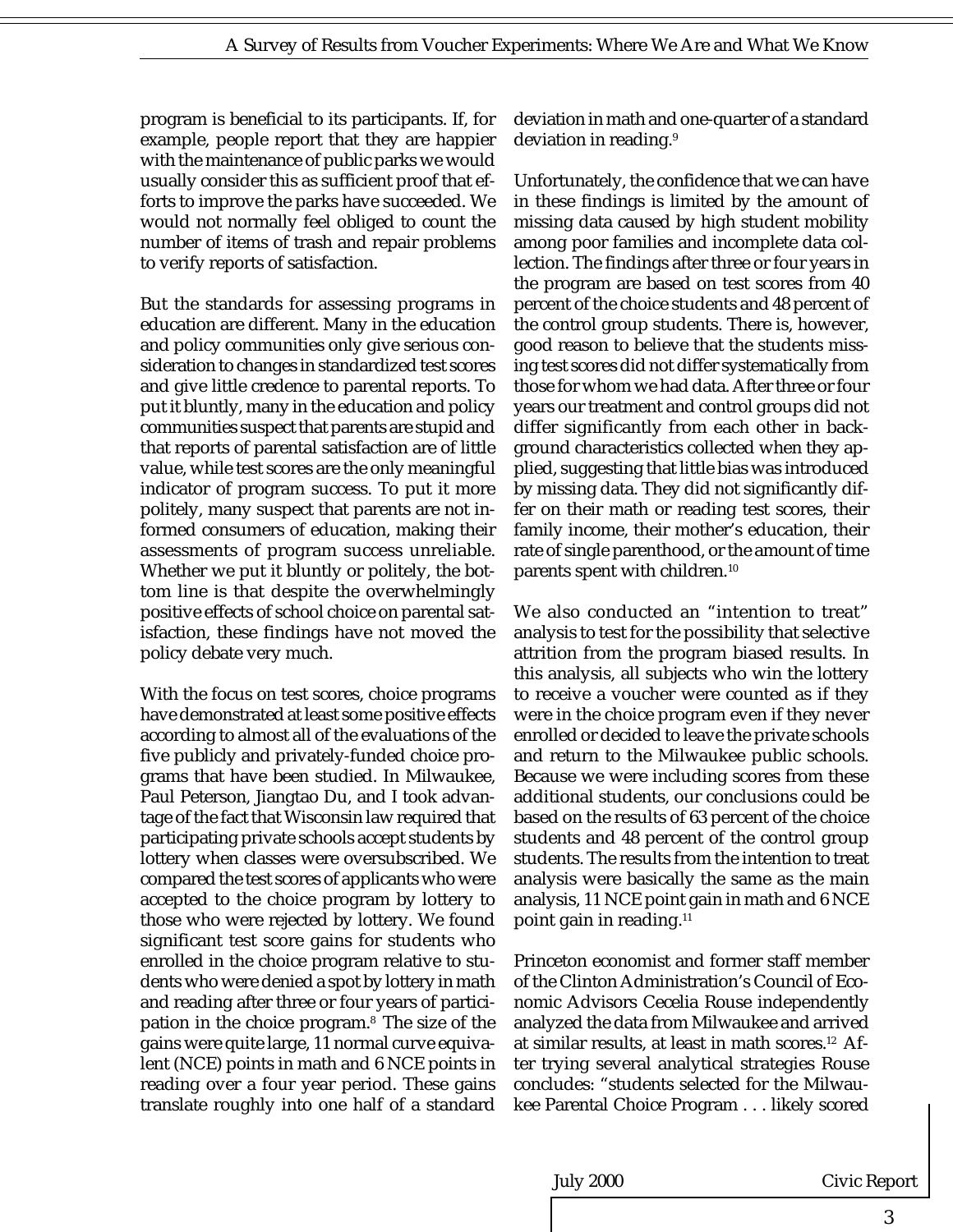1.5–2.3 [NCE] percentile points *per year* in math more than students in the comparison groups."13 Rouse also writes that her findings for math scores are "quite similar to those reported by Greene et al."14 On her reading results she says that they "are roughly similar to those reported by Greene et al, although they interpret their results differently. Specifically, Greene et al rely on one-tailed t-tests because (they argue) theoretically private school students should perform better."15 Another difference is that Rouse relies on test scores in which students sometimes took standardized tests for the wrong grade given their age caused by fairly high rates of holding students back. We adjusted all scores to be age-appropriate according to tables supplied by the makers of the standardized test. Differential holding back of students in the public and private schools could significantly alter the results.

But discussion of all of these differences in analytical strategies obscures a basic point: both Rouse and we found that the Milwaukee school choice program had a significantly positive effect on student test scores. Neither of us found that students were harmed academically and both of our studies found that there were at least some academic benefits. Even if we differ on the full extent of the benefits, we both agree that the evidence supports the conclusion that school choice in Milwaukee was academically positive for the families offered the choice to attend a private school.

What about the third researcher who has examined the test score results from Milwaukee, John Witte? Rather than examine the random assignment experiment created by the fact that students were accepted by lottery, Witte compared the academic performance of choice students to a sample of Milwaukee public school students, controlling for a limited set of background characteristics. Based on this comparison Witte writes: "The general conclusion is that there is no substantial difference over the life of the program between the Choice and MPS students, especially the low-income MPS students. On a positive note, estimates for the overall samples,

while always below national norms, do not substantially decline as the students enter higher grades. This is not the normal pattern in that usually inner-city student average scores decline relative to national norms in higher grades."16 In other words, Witte, relying on non-random assignment comparisons, found that choice did not significantly help or hurt students academically, while two other studies relying on the more rigorous random-assignment comparison found significant academic benefits from choice. If these studies are mixed, as some like to say, they are only mixed to the extent that they are positive or neutral on the effects of choice on test scores.

Despite Witte's finding that choice neither helps nor hurts students academically, he has nevertheless endorsed school choice.17 Witte writes, "choice can be a useful tool to aid families and educators in inner city and poor communities where education has been a struggle for several generations." He continues, "If programs are devised correctly, they can provide meaningful educational choices to families that now do not have such choices. And it is not trivial that most people in America . . . already have such choices."18 Thus, all three evaluations of the Milwaukee choice program conclude that choice has at least some significant benefits for its participants. None of the three find that choice harms students. This is about as close as one gets to a positive consensus among researchers examining a controversial policy.

The Cleveland choice program also offers evidence on the academic effects of choice, but unfortunately the evidence from Cleveland is of lower quality because there are no random assignment data nor are there sufficient data on the background characteristics of choice and public school families. Despite these data limitations, some analyses of test scores have been performed by Kim Metcalf of the Indiana University School of Education and by myself, Paul Peterson, and William Howell. Both groups find at least some significant academic benefits of the choice program in Cleveland.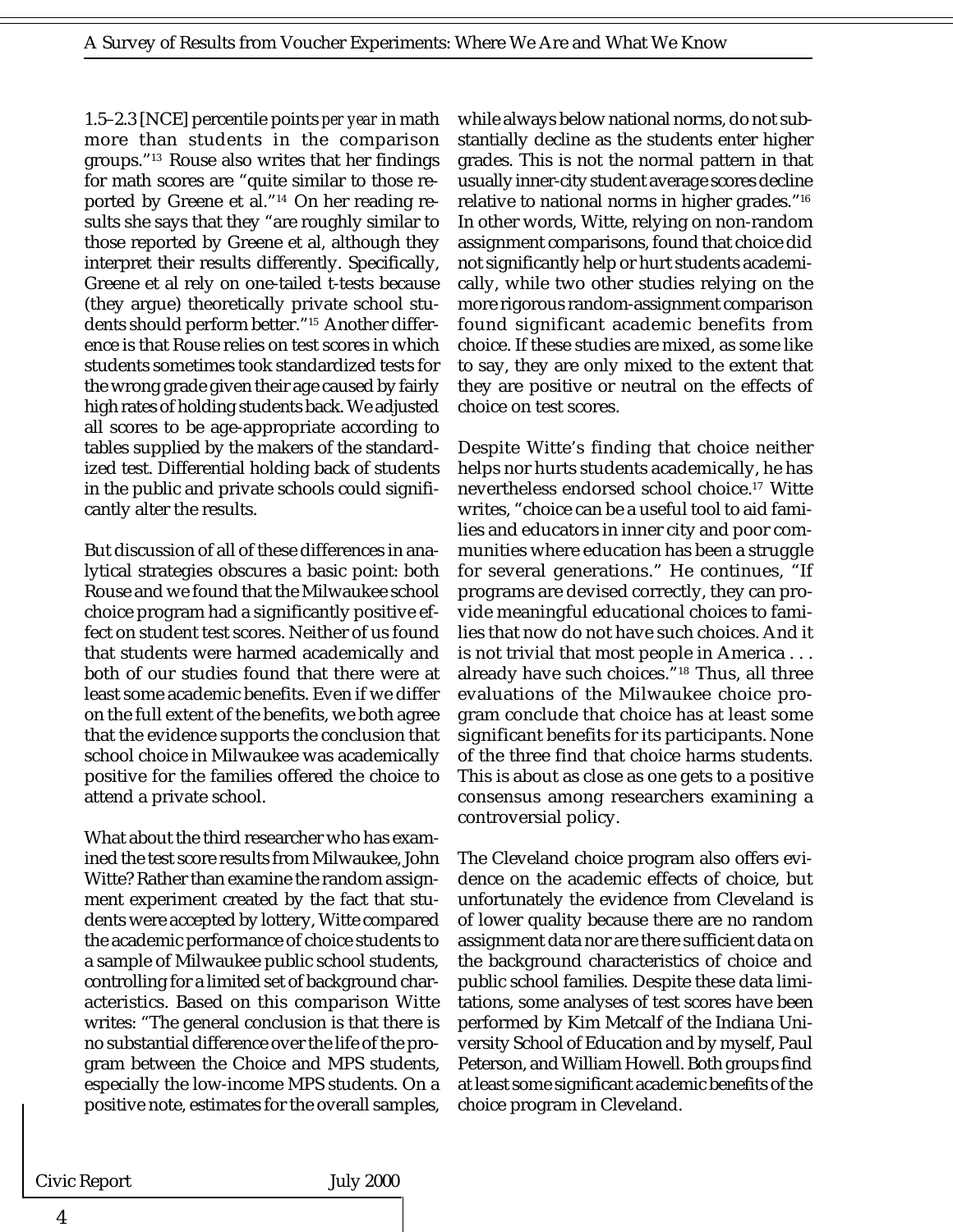After two years Metcalf concludes, "The results indicate that scholarship students in existing private schools had significantly higher test scores than public school students in language (45.0 versus 40.0) and science (40.0 versus 36.0). However, there were no statistically significant differences between these groups on any of the other scores."19 Metcalf's analyses were based on a comparison between one grade cohort of choice students and a non-random sample of public school students and had a very limited set of controls for background differences, which could seriously bias results.

In addition to finding significant test score gains, Metcalf, like Witte, favors the expansion of educational opportunities offered by school choice: "The scholarship program effectively serves the population of families and children for which it was intended and developed. The program was designed to serve low-income students while maintaining the racial composition of the Cleveland Public Schools. . . . The majority of children who participate in the program are unlikely to have enrolled in a private school without a scholarship."20 Overall, Metcalf has a positive assessment of the effects of the Cleveland choice program on its participants.

Our own analyses of test scores in Cleveland had serious data limitations as well. We only had test scores from two private schools, although those schools did contain nearly 15 percent of all choice students and nearly 25 percent of all choice students who had transferred from public schools. We were only able to compare scores from students over time relative to how they scored when they first entered these two schools. Based on the experience, described by John Witte above, that inner-city students tend to have declining scores relative to national norms over time, we believed that any gains in test scores over time would be a strong indicator of academic progress for the choice students. We found that after two years students at the two schools we examined had gains of 7.5 national percentile points (NPR) in reading and 15.6 NPR in math.21 These gains were achieved despite the

fact that the students at these two schools were among the most disadvantaged students in Cleveland. We concluded that despite the shortcomings of the available data, there were indications of significant academic benefits for choice students in Cleveland.

In Cleveland, as in Milwaukee, all studies of the choice program are generally positive about the effects of the program. Metcalf finds some significant test score gains and praises the expansion of educational opportunities the program provides. Greene, Peterson and Howell also find significant test score gains.

The privately-funded programs in Washington, D.C., Dayton, and New York allow for more rigorous examination of the effects of choice on test scores than the publicly-funded Milwaukee and Cleveland programs do. In DC, Dayton, and New York complete demographic and test score information was collected from all applicants at the time they applied, and then a lottery was held to award the scholarships. Having complete information on students at baseline allows for adjustments to be made more accurately for attrition from the sample that inevitably occurs with a panel study of low-income families. And the lottery allows for the more rigorous random assignment research design, like that found in medical studies, which compares randomly assigned treatment and control groups.

The test score results from all three of these high-quality random assignment studies are again generally positive. After one year of participation in the program, choice students in grades 2 through 5 in New York benefited by about 2 NPR in math and reading. Older students, in grades 4 and 5, gained four points in reading and six points in math.<sup>22</sup> In D.C. African-American students in grades 2 through 5 gained 6.8 NPR in reading, but students in grades 6 though 8 lost 8.2 NPR in math.<sup>23</sup> In Dayton African-American students gained 6.8 NPR in math but their gain in reading fell short of statistical significance, probably due to a modest sized sample.<sup>24</sup>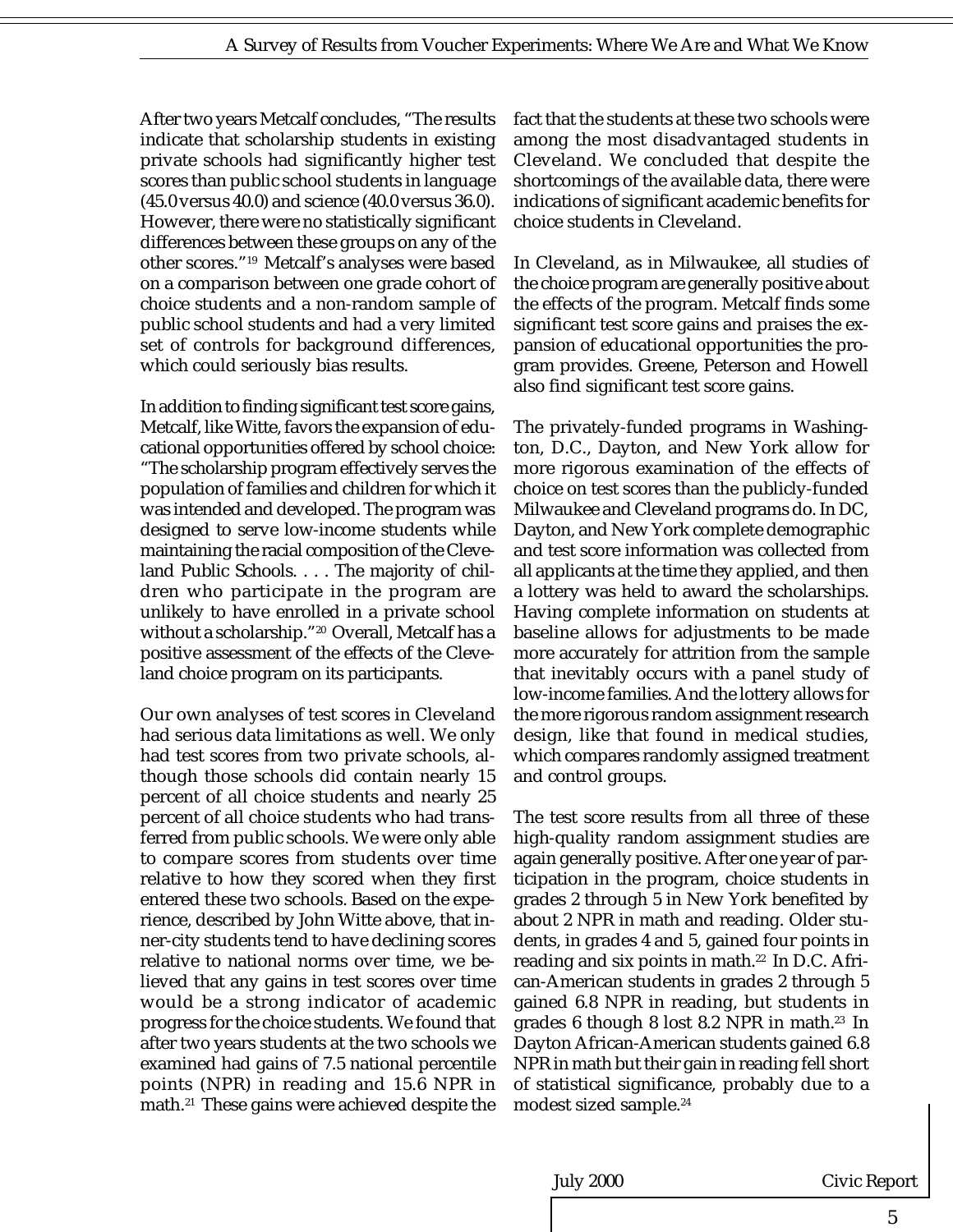In all three cities significant gains were observed for choice students and in only one city for one age group was there a significant decline. All of these results were obtained after less than one full academic year of participation in the choice programs (students were tested in March of their first year), so it is still early to draw definite conclusions about the long-term effects. Nevertheless, the consistency of positive results across all five choice programs, with eight different evaluations by four different groups of researchers, is striking. It is always possible that new studies will find different results. It is always possible that over time the gains achieved by choice students will disappear or reverse. But what level of certainty should we require before making reasonable policy decisions? The evidence accumulated to date on the benefits of choice for the families that are offered choices is at least as strong, and probably much stronger, than the evidence supporting most public policies.

# **THE EFFECTS OF SCHOOL CHOICE ON THE PUBLIC SCHOOL SYSTEM**

If choice helps the choosers, does it do so at the expense of others? The suspicion is that choice programs "cream" the best students from the public schools, draining talent and resources from the public system. On the other hand, it is possible that creaming has largely already occurred in the public system. Higher achieving students and more affluent and involved families may have already chosen a public or private school that suits them, leaving "the rest behind." In fact, the U.S. Department of Education estimates that 59 percent of students currently attend "chosen" schools.<sup>25</sup> But many of the remaining 41 percent lack the financial resources to move to a desired public school attendance zone or pay private school tuition. Can vouchers exacerbate the situation in a way that harms non-choosing families?

As we have already seen, evaluations of the Milwaukee and Cleveland programs have concluded that the programs successfully targeted very low-income families, offering them opportunities that they otherwise would not have. The average income of families participating in the Milwaukee program was \$10,860.<sup>26</sup> In Cleveland the mean family income was \$18,750.<sup>27</sup> In New York it was \$10,540.28 In D.C. it was \$17,774 and in Dayton it was \$17,681.<sup>29</sup> In Milwaukee 76 percent of choice students were in single, female-headed households. In Cleveland the figure was 70 percent. In D.C. it was 77 percent and in Dayton it was 76 percent. The standardized tests of choice students before they began in private school showed that they averaged below the 31<sup>st</sup> percentile in Milwaukee, below the 27th percentile in New York, below the  $33<sup>rd</sup>$  percentile in D.C., and below the  $26<sup>th</sup>$  percentile in Dayton. In other words, choice students were generally performing in the bottom third academically. If this is cream, then none of us need go on a diet.

But all of these programs serve very low-income families because they have rules that require that recipients must earn less than a certain amount. That is, these programs target and successfully reach very disadvantaged children. Would we see more creaming if the income requirements were relaxed? The evaluation of the program in the Edgewood School District in San Antonio helps address this issue. The program in Edgewood only requires that families qualify for a subsidized school lunch, which is an income level much higher than that required in some of the other programs. And the program in Edgewood offered a monetarily generous scholarship to everyone in the district who wished to attend private school, creating unlimited potential for creaming.

If choice programs cream the best students, this creaming should have been visible in Edgewood. It was not. When they applied, the math test scores of the students in the choice program were not statistically different from the average Edgewood student. The reading scores of the choice students were higher, but they were both very low, 35 NPR for the choice students versus 28 NPR for the average Edgewood student.30 (An internal Edgewood School District research report obtained under an open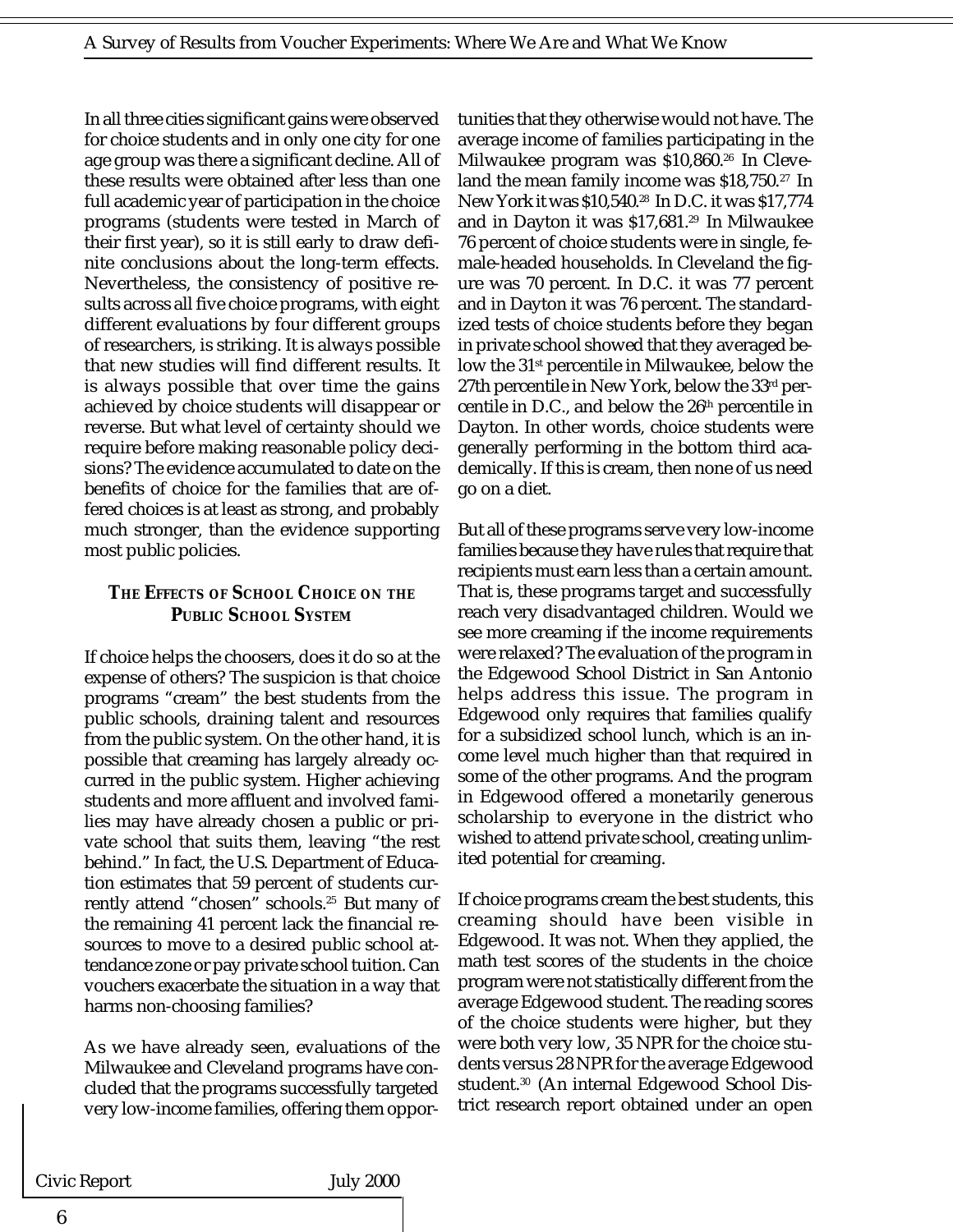records request actually showed no significant test score differences between those students who took the scholarship and those who remained in public school.31 ) Their family income was the same, \$15,990 versus \$15,939. The percentage living with both a mother and a father was the same, 44.8 percent versus 42.7 percent. The mothers of choice students were better educated, but the difference was between an average of 12 and 11 years of education. In short, some differences existed between choice and average Edgewood families, but these differences tended to be small and both groups could be described as very disadvantaged.

The most damaging thing that one could say about all of these choice programs with respect to creaming is that they probably attract the more capable of the disadvantaged poor.<sup>32</sup> But if this is creaming, then Food Stamps, Temporary Assistance to Needy Families, and virtually all other anti-poverty programs engage in creaming. Anti-poverty programs generally fail to serve the most dysfunctional of the poor because those people have difficulty taking full advantage of the programs designed to help them. This is not normally seen as an indictment against anti-poverty efforts, but rather as an unfortunate reality that all programs must face. Like these other anti-poverty programs, school choice programs can be designed so that they target disadvantaged populations, even if they do not always reach the most disadvantaged of the disadvantaged.

Even if choice does not cream the best students, doesn't it drain money from the public schools? It all depends on how the program is designed. In Cleveland, for example, the state essentially held the public schools harmless against any financial losses they might suffer from losing students to the voucher program. In Milwaukee, the voucher consisted only of the funds that the state contributes to educate each student, which is about half of the total amount spent by the public schools. Losing students while retaining half of the money normally spent to educate them results in an increase in the per capita expenditure for the remaining students. Of course,

there are fixed costs in education, so whether public schools benefit or are harmed financially depends on the extent to which school systems can cut costs when they lose students.

In Edgewood, the scholarship resulted in the district losing as much as nine-tenths of its funding for each departing student because the district was heavily dependent on state and federal money allocated on a per capita basis. The scholarship program operators probably hoped that placing the district's funding in jeopardy would provide incentives for the district to improve itself in order to retain students. In other words, draining money from the public schools or the possibility of draining money if schools are not attentive to the needs of families might be exactly what we want. Whether increasing the amount of money for public schools in the absence of changes in organizational incentives is sufficient to cause school improvement is something in dispute among researchers.<sup>33</sup>

From the range of existing and proposed programs we see that choice could take no money from public schools, take some money but increase the per capita expenditure for the remaining students, or place significant amounts of money for the public schools at jeopardy if they fail to retain students. The financial impact of choice depends on how we design the policy, so it is really impossible to make a blanket statement about whether or the extent to which choice drains money from the public system.

Besides, the talent and resources available to the public schools are inputs, not outputs. What we really care about is whether students and their families, in both public and private schools, benefit from a choice system regardless of how resources are distributed. On this issue there is less direct evidence available. None of the existing choice programs have been around long enough on a large enough scale to expect much effect, good or bad, on the public schools. There are some preliminary indications that public schools are attempting reforms to address the competitive challenge from choice programs. For example, in Milwaukee the public schools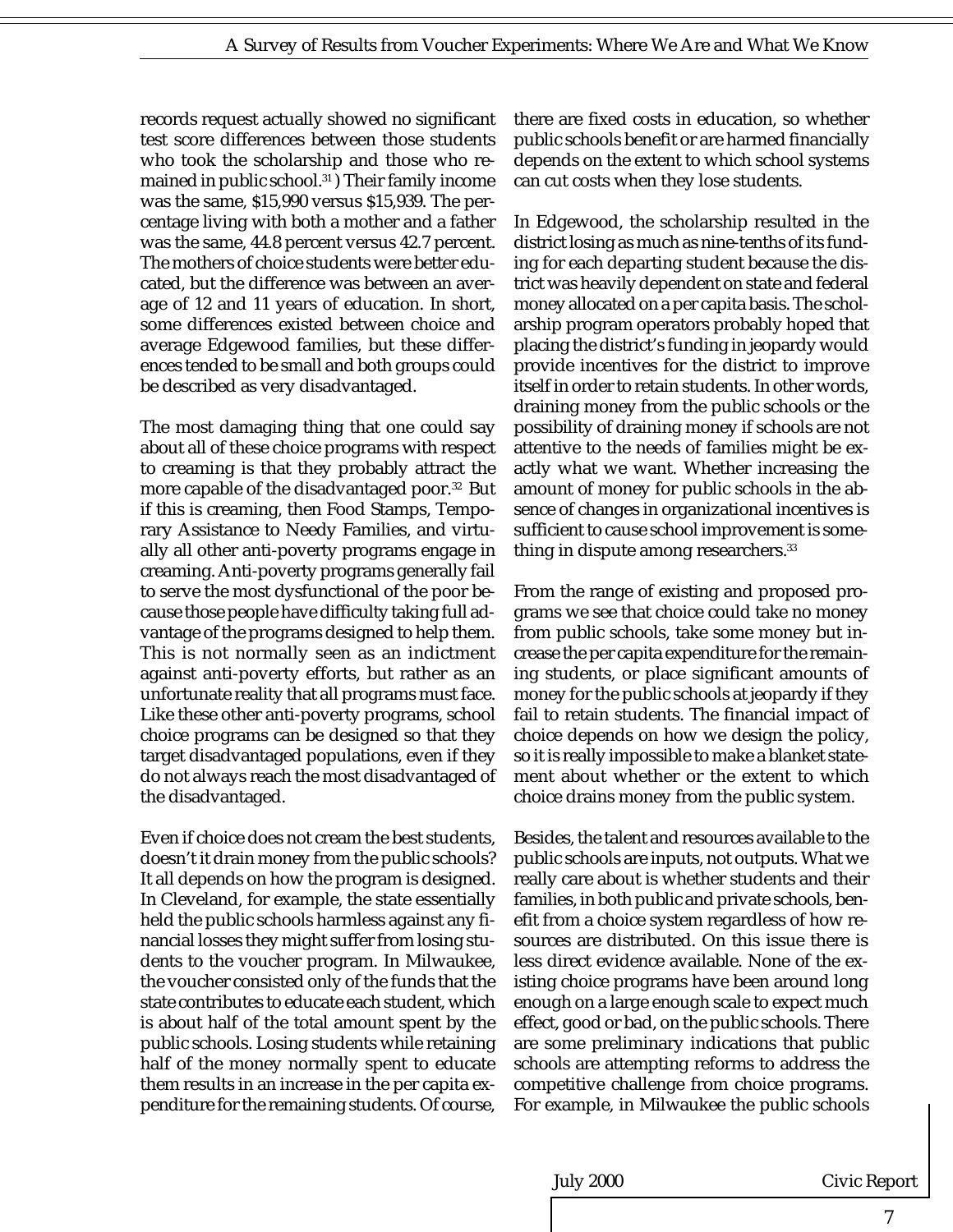have promised to provide individual tutoring to any student not reading at grade level by grade 3, a policy that they have advertised on billboards. In Edgewood, the district has opened its doors to students from neighboring school districts to try to offset some of the loss of students to the privately-funded scholarship program. But it is still too early to determine whether these reforms will result in real improvements in the quality of education.

However, one recent study, by Harvard economist Caroline Minter Hoxby, examines the effect of choice on the quality of public and private schools using a very innovative research strategy.34 Hoxby takes advantage of the fact that some families currently exercise choice by moving to different school districts within a metropolitan area or by paying the tuition to send their children to private school. Some metropolitan areas have more choices available than others because some have more school districts and more private schools. For example, Boston has several school districts in the metropolitan area (e.g. Boston, Brookline, Cambridge, Waltham, etc. . . .), while Miami has only one school district for the entire county.

Hoxby examines whether having more choices available is related to higher academic achievement. As one would expect from most economic theory and experience about competition and choice, she finds that the metropolitan areas with more choices available have higher academic performance at lower cost than do metropolitan areas with fewer choices available. A one standard deviation increase in the available public school district choices results in a 3 percentile point improvement in test scores and a 4 percent increase in wages for students upon entering the work force, all for 17 percent less per capita expenditure.<sup>35</sup> A one standard deviation increase in choices offered by the private sector results in an 8 percentile point improvement in test scores and a 12 percent increase in wages for students upon entering the work force, without any significant change in per capita expenditure.36 Hoxby concludes: "if private schools in any area receive sufficient

resources to subsidize each student by \$1,000, the achievement of *public* school students rises."37 Choice appears to help the non-choosers as well as the choosers.

The evidence suggests that school choice does not cream the best students, does not necessarily take money from public schools, and results in better quality education for public school students by providing their schools with incentives to be more attentive to their needs. Of course, evidence on this last point is limited. We do not have direct evidence from existing voucher programs, but we do have evidence from the variation in choices offered families already. The only way to obtain better evidence would be to try some voucher programs on a larger scale to examine their effects on the public schools over time.

#### **THE EFFECTS OF SCHOOL CHOICE ON CIVIC VALUES AND INTEGRATION**

But even if school choice has beneficial academic effects on students, might it not undermine the civic values and integration that we wish schools to promote? These non-academic outcomes may be as important as the test scores that receive so much attention. After all, the development of a system of government-operated schools was motivated as much by concerns over these civic goals as they were over academic success and economic productivity.38

Until recently there was little empirical examination of this issue. The strongly held assumption that private schools were bastions of segregation and intolerance guided many people's views. Some empirical studies observed that choosers tended to be somewhat more likely to be white and of higher socioeconomic status than non-choosers. Of course, even the choosers in existing programs have very low-incomes (all average under \$18,750) and are overwhelmingly drawn from minority families (all programs have more than 2/3 minority students and some have more than 90 percent). Nevertheless, from observations of differences between the race and income of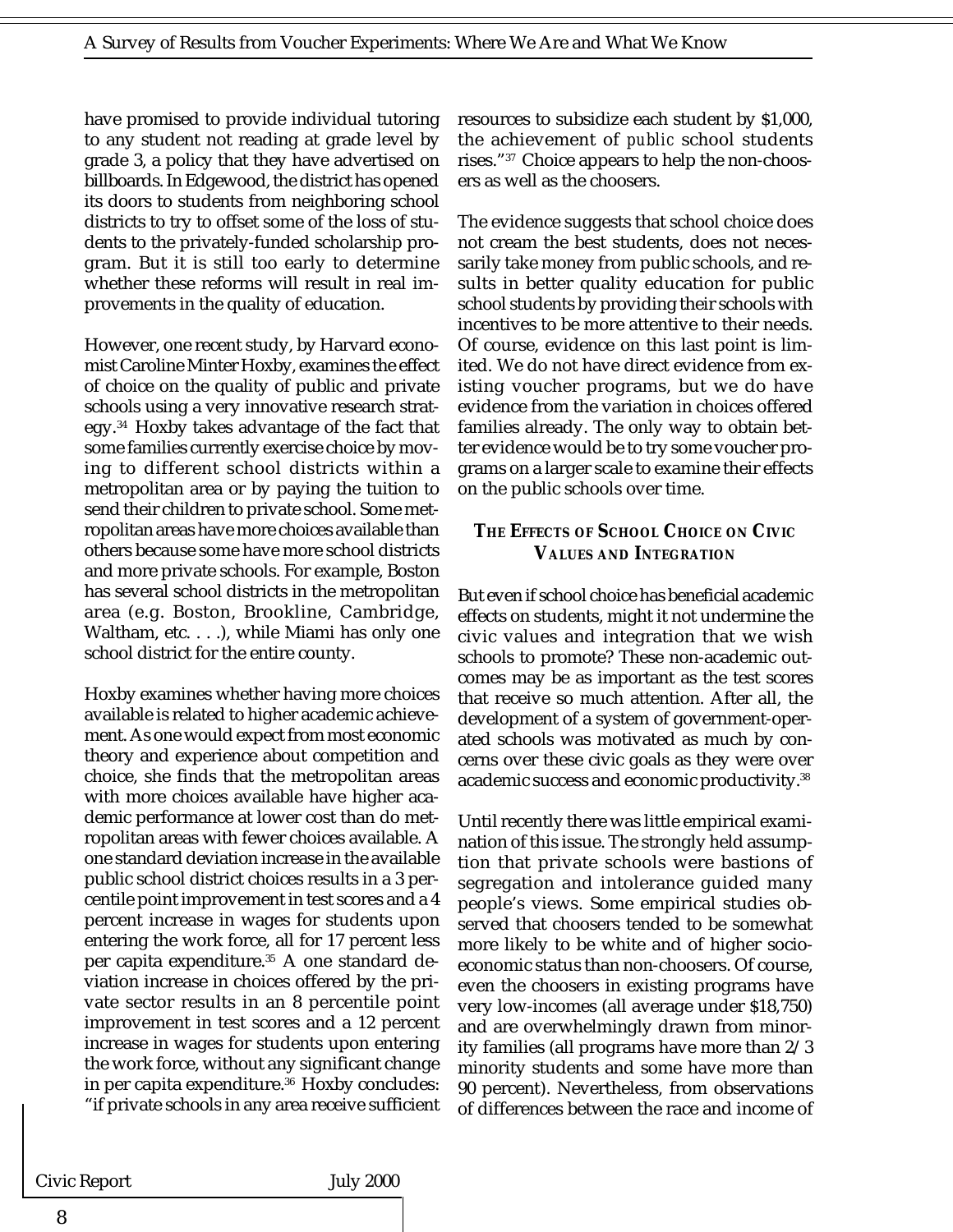choosers and non-choosers, some researchers concluded that choice contributes to segregation.39 But these researchers ignore the fact that many families already choose their public school by choosing where to live. These residential choices greatly contribute to racial and economic segregation in schools, since public schooling is largely determined by highly segregated housing patterns.

The question is not whether choosers differ from non-choosers; the question is whether offering choices leads to more or less segregation than currently exists under our constrained residential choice system. Thus, the appropriate comparison is not between the characteristics of choosers and non-choosers, but between the segregation provided by systems with more or less choice for parents. Comparing segregation in public schools, where many students have not chosen their school, to that found in private schools, where enrollment is completely voluntary, addresses the question more accurately.

Several studies that I have conducted shed light on this issue. In one study I examined the racial composition of a random sample of public and private school students' classrooms, collected by the National Education Longitudinal Study (NELS).40 I found that private school students were significantly more likely to be in classrooms whose racial composition resembled the national proportion of minority students and significantly less likely to be in classrooms that almost entirely consisted of white or minority students. More than a third (37 percent) of private school students were in classrooms with a percentage of minority students that was within 10 percent of the proportion of minority students nationally. Only 18 percent of public school students were in similarly integrated classrooms. And more than half (55 percent) of public school students were in classrooms that were almost entirely white or almost entirely minority in their racial composition, while 41 percent of private school students were similarly segregated. When all families choose their schools, as they do in the private sector, more had their children in racially mixed educational

settings than when more families were assigned to schools, as they are in the public sector. Choice appears conducive to integration, while government assignment to public school appears conducive to segregation.

In another study, colleagues and I observed a random sample of public and private school lunchrooms in Austin and San Antonio, Texas, and recorded where students sat by race.41 We found that private school students were significantly more likely to be in racially mixed groups at lunch than were public school students. After adjusting for the city, seating restrictions, school size, and student grade level, we found that 79 percent of private school students were in racially mixed groups compared to 43 percent of public school students. Sitting in a racially mixed group was defined as having any one of five adjacent students being of a different racial or ethnic group. We found that religious, private schools were better integrated than were secular schools, suggesting that the low tuition typically found at religious schools helped contribute to racial integration. If vouchers or tax-credits further reduced the financial barriers to private school attendance, integration in private schools might be even better.

We also found that public schools with more students from outside their attendance zones, that is with more magnet program or transfer students, had higher rates of integration. It appears that choice systems, where schooling is detached from housing, are better able to transcend racial segregation in housing patterns. Traditional public schools, however, appear to replicate and perhaps reinforce racial segregation in housing.

Recent work by Duke University economist Thomas Nechyba arrives at similar conclusions about segregation by income.<sup>42</sup> Based on policy simulations Nechyba finds, "By removing education-related incentives for high-income households to separate themselves from poor neighborhoods, vouchers introduce a desegregating force into society. [And] by reducing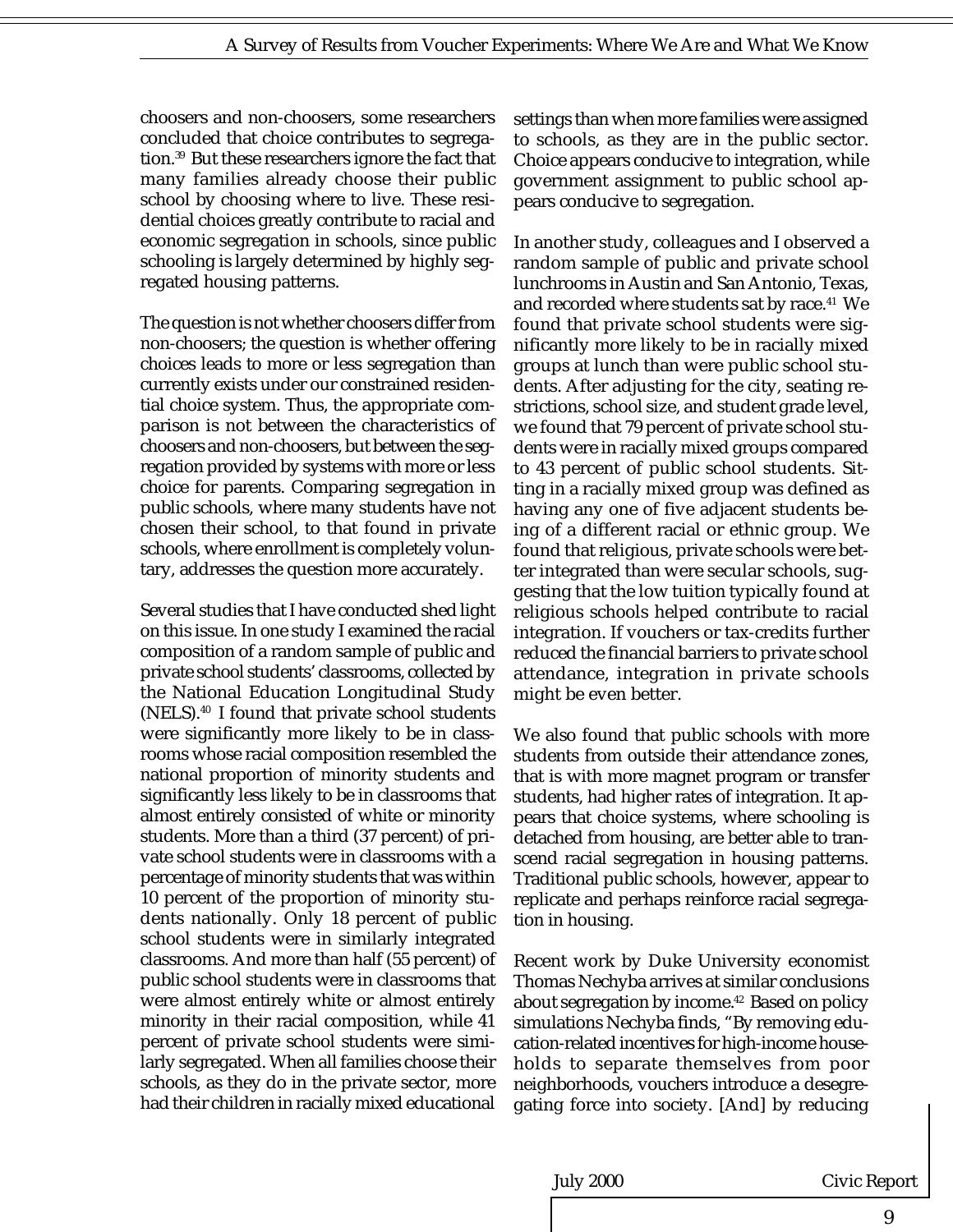housing prices in high quality public school districts and raising them in low quality districts, vouchers help more low-income families afford to live in areas with better public schools."43 In other words, the public school system's practice of attaching schooling to housing has created distortions in housing segregation and pricing. Housing prices are artificially high in areas with desirable public schools and artificially low in areas with undesirable public schools, contributing to more severe sorting of housing patterns by income (and race). By detaching schooling from housing, school choice makes it easier for wealthier families to stay in economically mixed neighborhoods by giving them easier access to desirable schools. And by reducing the premium placed on housing in areas with good schools, vouchers make it easier for poorer families to move into those areas. It is no wonder that vouchers are most supported by poor inner-city residents and most opposed by well-to-do suburbanites.

But these findings are based on examinations of existing private schools or policy simulations. What would the effects of an actual choice program be on integration? We have some evidence from the Cleveland and Milwaukee school choice programs to address this question. Following a strategy similar to that used to examine the data from NELS, I looked at whether choice students in Cleveland were more likely to attend schools that were racially representative of the broader community and less likely to attend racially homogeneous schools than were public school students.<sup>44</sup> I found that nearly a fifth (19 percent) of recipients of a voucher in Cleveland attend private schools that have a racial composition that resembles the average racial composition of the Cleveland area (defined as having a proportion of minority students in the school that is within 10 percent of the average proportion of minorities in metropolitan Cleveland). Only 5 percent of public schools students in the Cleveland metropolitan area are in comparably integrated schools. More than three-fifths (61 percent) of public school students in metropolitan Cleveland attend schools that are almost entirely white or almost

entirely minority in their racial composition. Half of the students in the Cleveland Scholarship Program are in comparably segregated schools. The amount of integration is not great in either system, but it is markedly better in the choice program.

When Howard Fuller and George Mitchell examined racial integration data from Milwaukee, their findings were similar to those from Cleveland. In 1998-99, they observed that 58 percent of Milwaukee public elementary students attended schools with more than 90 percent or fewer than 10 percent minority students. Only 38 percent of elementary school students at a large sample of Milwaukee Catholic schools were in similarly segregated schools. In 1998- 99, Catholic schools accounted for more than half of the growth of choice students in the Milwaukee voucher program.

The public systems in Cleveland and Milwaukee, despite years of busing and other forced desegregation efforts, produce highly segregated schools. Desegregation has failed in those districts because white parents lacked faith in the public school's ability to manage integration successfully and fled to the suburbs. The school choice programs in those cities, however, allow families to transcend racial segregation in housing to select a racially mixed school in which they have confidence. And families are more likely to pick racially mixed schools when their choices are enabled by a voucher than when their choices are enabled by their ability to purchase housing in areas with desired schools. The point is not whether choosers are more likely to be of a certain group than nonchoosers. The point is that a voucher system of choice produces more integrated schools than does the existing, more constrained, system of residential choice.

But an even deeper fear among choice skeptics is that private schools will promote intolerance and anti-democratic values. Public schools, by virtue of their public control, are assumed to be more likely to instill these desired civic values in students than are privately-operated schools.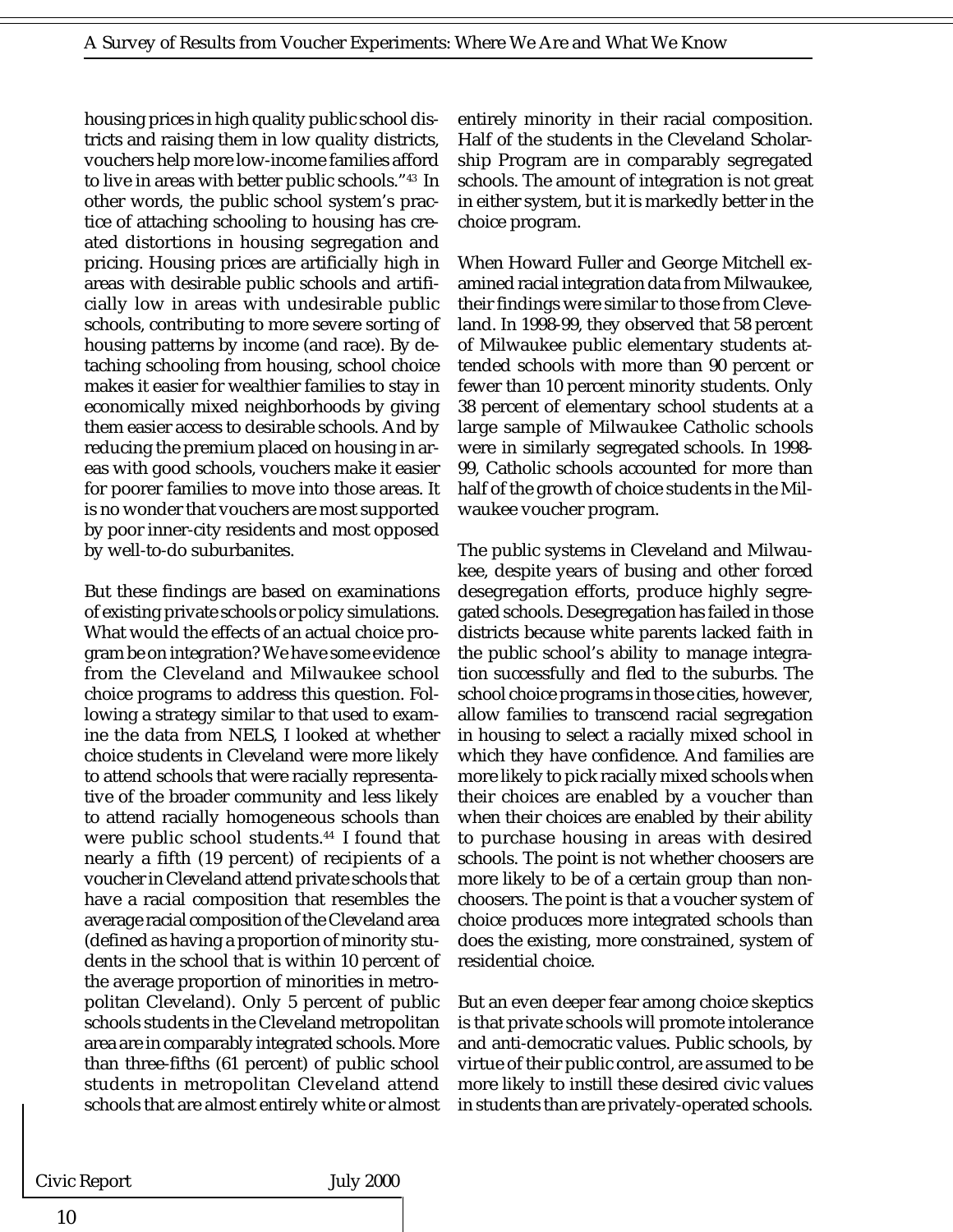Theorists, such as Amy Gutmann, Stephen Macedo, and Benjamin Barber, make arguments along these lines but they have little to no empirical support for their claims.<sup>45</sup> And while there has been a considerable amount of research developing reliable measures of tolerance in political science, $46$  until recently-curiously—no one has examined whether tolerance differs among people educated by different school sectors.

In the past two years four studies have been conducted to measure the effect of public and private education on political tolerance. Three studies use a version of the tolerance scale developed by John Sullivan and colleagues to measure tolerance and one uses a similar approach. Respondents are asked to identify their least liked group from a list. They are then asked whether they would agree to allow members of that group to engage in certain activities, such as holding a rally or running for elected office. The more that respondents agree to allowing members of their least liked group to engage in these activities, the more tolerant they are said to be.

In one study colleagues and I analyzed responses from the Latino National Political Survey (LNPS), which was a national sample of adult Latinos.<sup>47</sup> Subjects were asked whether they went to a public, private, or foreign school for each grade and they were asked the tolerance questions developed by Sullivan. Controlling for a variety of background characteristics, we found that adult Latinos who had been educated more in private school were more likely to be tolerant than those who had been educated more in public or foreign schools. The effect was moderate, but significant. Latinos who received their education entirely in private school were willing to tolerate the political activities of their least-liked group 50 percent of the time compared to 39 percent for Latinos who never attended private school, holding all other factors constant.

Rather than being the bastions of intolerance they are sometimes imagined to be, private schools appear to be more successful than public schools at instilling tolerance in their students. And remarkably, this private school advantage on tolerance appears to last into the adult lives of their students.

The data from the LNPS reveal some other civic benefits of private education. Adults who were educated in private schools are more likely to vote and more likely to join civic organizations. Receiving all of one's education in private school increased the rate at which the respondents voted by 14 percent and increased the rate at which they joined voluntary organizations by 8 percent. Government-operated schools, which were created to a large degree for this very purpose, appear to be less capable of promoting desired civic values than chosen and privatelyoperated schools.

Patrick Wolf and colleagues conducted a study of college students at four universities in Texas that also collected measures of tolerance and earlier public and private school attendance.<sup>48</sup> That study arrives at the same conclusion as the LNPS study: going to private school is associated with *higher*, not lower, levels of tolerance, even after controlling for a host of background characteristics. The benefit of having received all of one's primary and secondary education in private schools is roughly .3 of a standard deviation on the tolerance scale, an effect that is fairly large.

David Campbell examined a large national data set of secondary school students that contained a limited set of tolerance items that focused on whether students would tolerate anti-religious activities.49 These measures of tolerance are an especially hard test of whether tolerance is taught better at religious private schools, given their focus on tolerating anti-religious activities. Despite this likely bias, Campbell finds that Catholic school and secular private school students are more likely to be tolerant than are public school students. Secular, Catholic, and other religious private schools students outperformed their public school counterparts on other civic measures, such as their experience with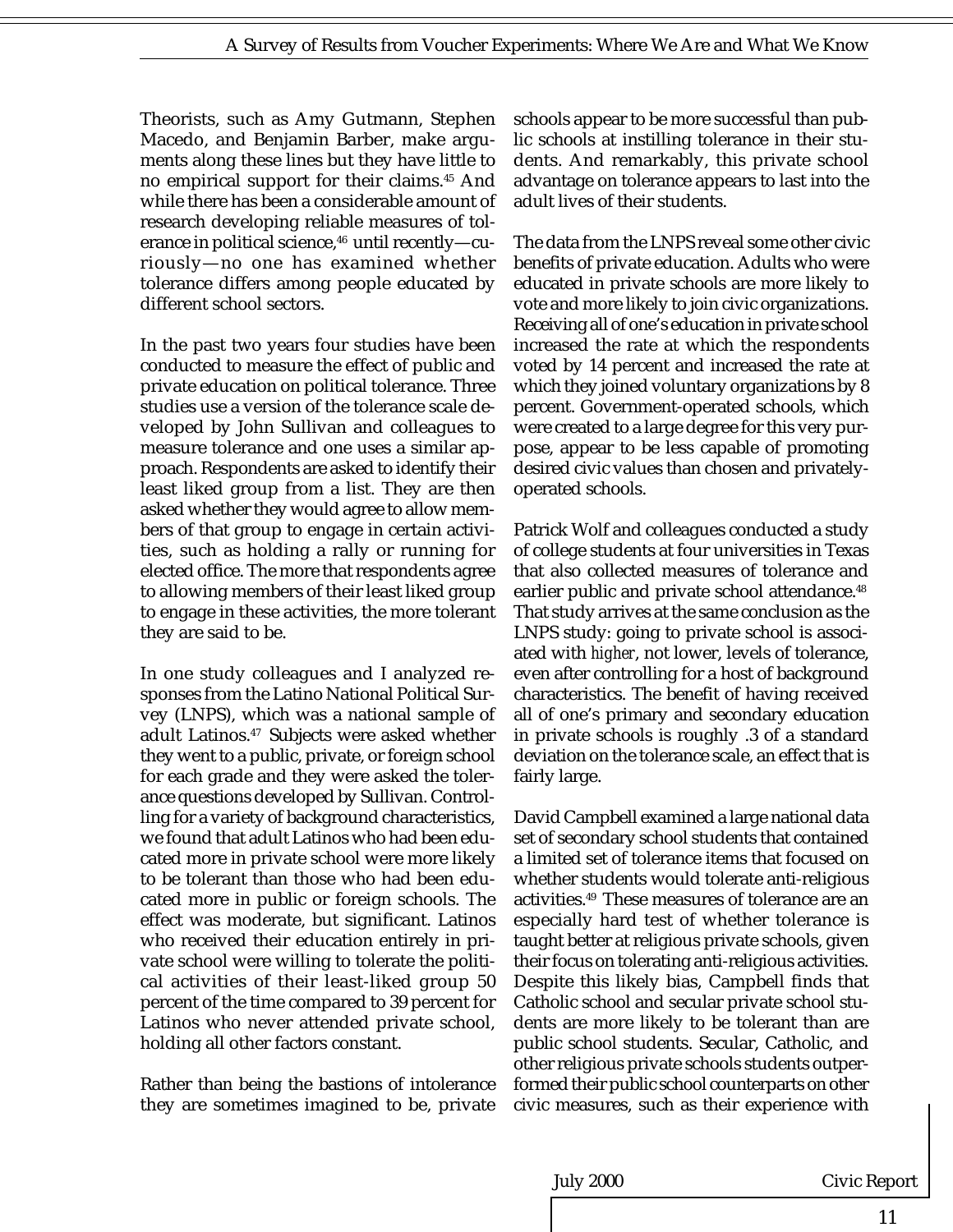volunteering and their willingness to engage in public speaking or write letters on public issues.

Ken Godwin and colleagues also collected data from students who were currently enrolled in public and private schools in New York and Texas and measured their political knowledge, support for democratic norms, and tolerance.50 Measures of political knowledge and support for democratic norms, like measures of tolerance, are well-developed scales based on a series of questions in a survey. The results show a statistically significant and positive effect of private education on political knowledge and support for democratic norms. The results for tolerance were positive but fell short of statistical significance. The Godwin study, like the LNPS and Texas college student studies, show positive effects of private education on civic values and fail to find negative effects, as may observers would have expected.

It is not entirely clear why private schools promote greater tolerance, political participation, and social involvement among their students. It may be that private schools better teach these civic values because they are better racially integrated, as is demonstrated above. Some of the expected by-products of integration are greater mutual understanding, tolerance, and social involvement. Indeed, data from NELS show that private school students are more likely to report greater levels of cross-racial friendship and fewer instances of racial fighting than are public school students.<sup>51</sup> It may be that private schools, because they do not have to fear political repercussions by virtue of not being democratically controlled, are ironically empowered to address the controversial issues raised by teaching tolerance and civic values. It may be that private schools simply teach values more effectively, just as they may teach math and reading better.

Whatever the cause of the higher rates of tolerance, voting, and social involvement of private school students, the fact that these advantages exist is a striking rejoinder to those who oppose choice on civic grounds. The evidence suggests that we need not fear that giving more students access to private schools will undermine the integration or civic values that we expect schools to provide. If anything, the evidence suggests that expanding private education will help promote these civic goals.

#### **CONCLUSION**

Reviewing the recent evidence on the effects of school choice leaves us with a few basic conclusions:

There is a positive consensus among all eight studies, of five existing choice programs, conducted by four different groups of researchers. To be sure differences exist among these studies, but all have found important benefits of choice for the families that participate in them.

Choice does not appear to "cream" the best students. In all studies of existing choice programs the evidence shows that participants have very low family incomes, predominantly come from single-mother households, and have a prior record of low academic performance.

The existing choice programs are not large enough nor have they operated long enough to reveal much about the effects, positive or negative, on the public school system. However, Hoxby's work finds that metropolitan areas with more choices available have significantly better outcomes at lower cost. From this examination of the residential choice system that currently exists, we can expect that choice is likely to improve public schools.

Private schools are more likely to be integrated (having a racial composition that resembles the composition of the broader community) and less likely to be segregated (having a racial composition that is almost all white or almost all minority) than are public schools.

Private schools are more likely to promote tolerance, voting, and social involvement than are public schools.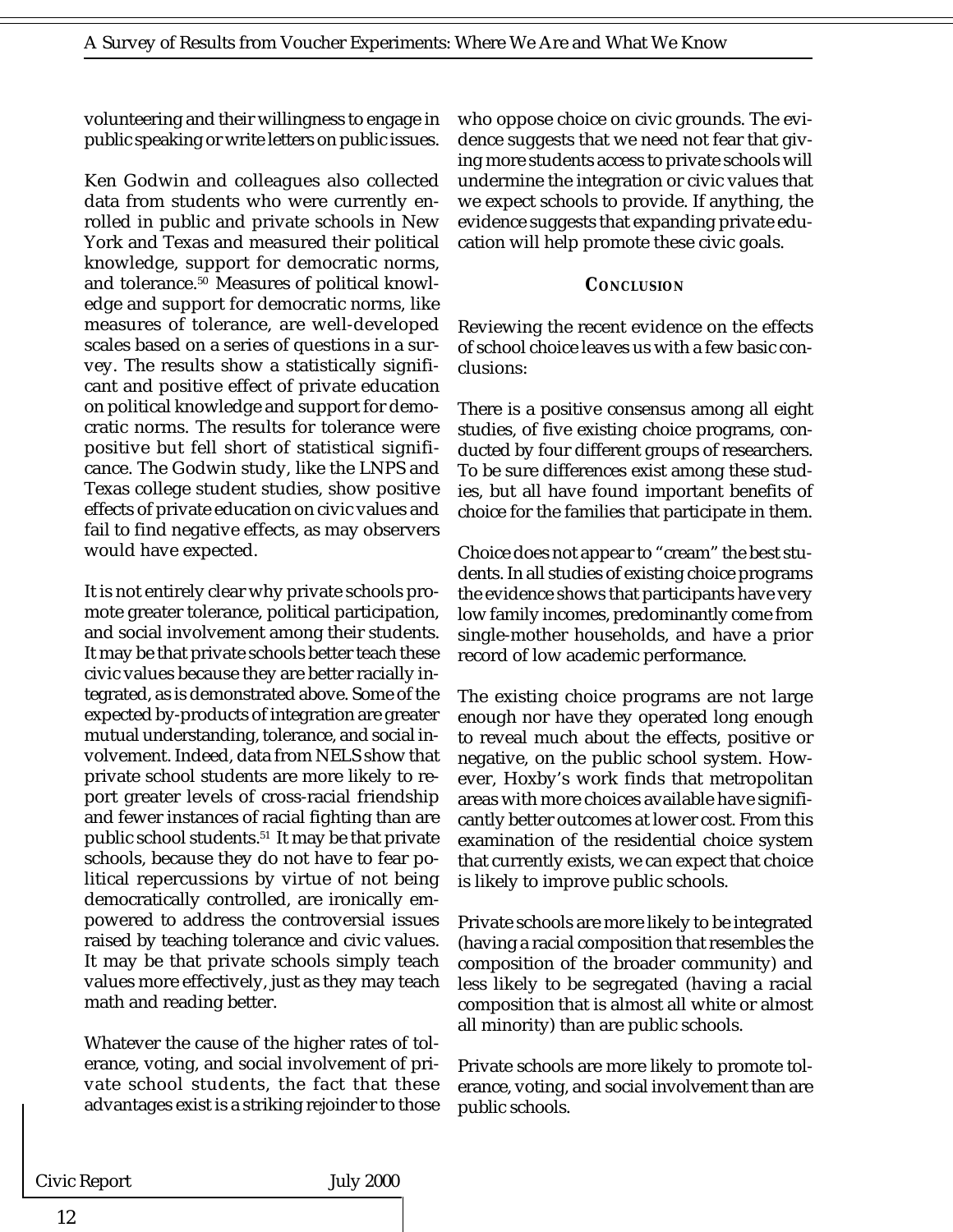The finding of positive effects of choice on its participants is remarkably consistent across all studies of existing choice programs and is something in which we should have reasonably high confidence. The finding of the absence of creaming is also something that is consistent across all studies of existing choice programs and is something in which we should have confidence. The conclusion about the positive effects of choice on public schools is based on an innovative study, but it is only one study. The best current evidence supports the view that choice should help improve public schools, but we cannot know this with greater confidence unless we are willing to try more choice programs on a larger scale.

The findings that choice contributes to higher levels of racial integration and civic values are consistent across several studies with appropri-

ate analytical designs. These conclusions are so at odds with conventional wisdom on the matter, however, that they probably need additional studies to confirm the results with higher confidence. Yet, they are the most solid conclusions we can draw given the available evidence.

But perhaps the most striking finding from the review of school choice research is the absence of evidence about how school choice harms students or society. Given that vouchers cost about half as much as conventional public education, the absence of harms is proof enough that school choice is an attractive option.52 Perhaps we will detect significant damages caused by school choice or perhaps the benefits we have detected will diminish when programs are attempted on a larger scale. Without attempting larger scale programs, we will have a hard time knowing.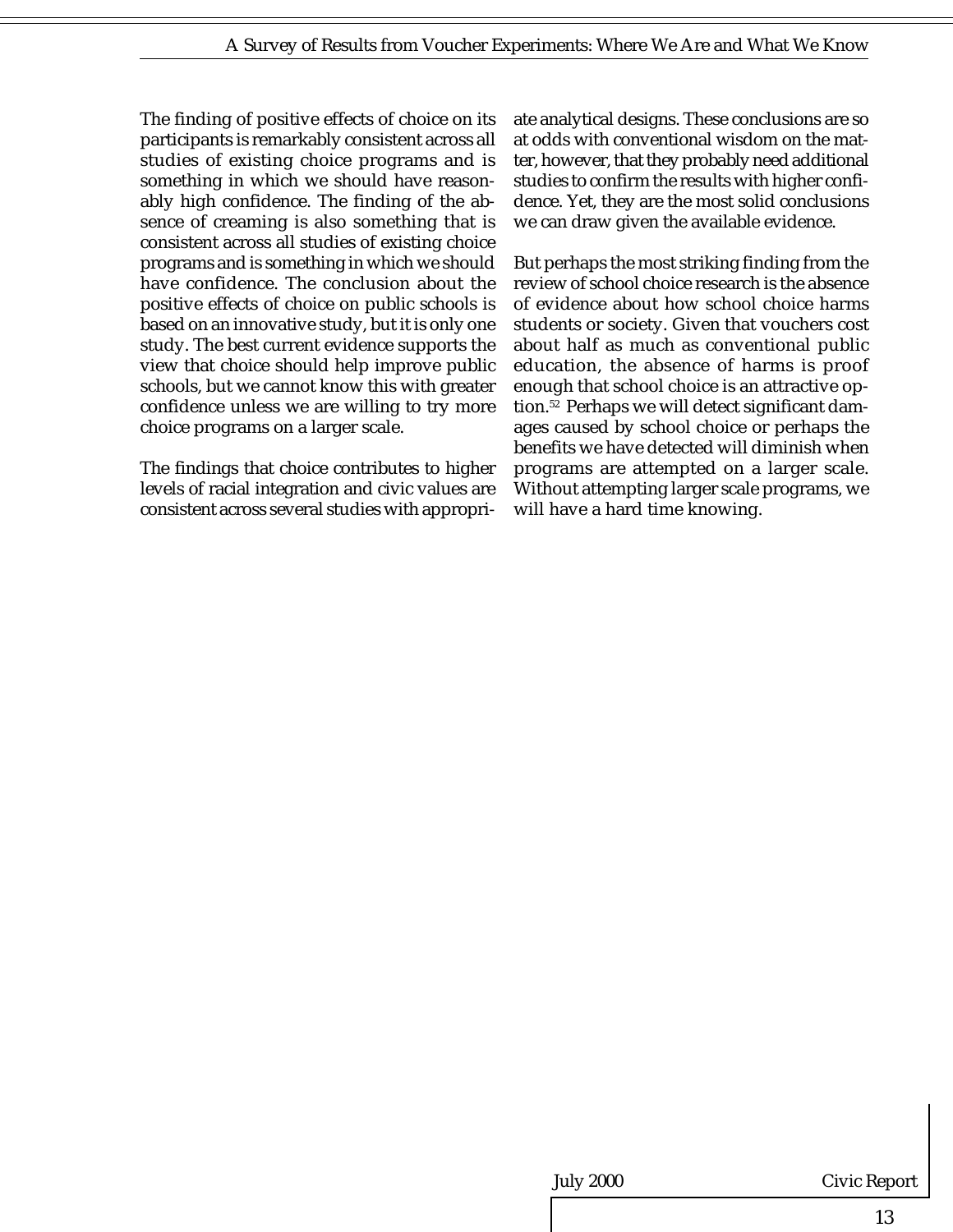#### **ENDNOTES**

 $^{\rm 1}$ There had earlier been a choice experiment in Alum Rock, California, but it only included public schools and was so compromised in its implementation that it shed virtually no light on the effects of school choice.

2 See, for example, James S. Coleman, Thomas Hoffer, Sally Kilgore, *High School Achievement*, (New York: Basic Books), 1982; James S. Coleman, Thomas Hoffer, Sally Kilgore, "Questions and Answers: A Response to Our Critics," *Harvard Educational Review* 51 (November 1981), pp. 526- 45; James S. Coleman, Thomas Hoffer, Sally Kilgore, "Achievement and Segregation in Secondary Schools: A Further Look at Public and Private School Differences," *Sociology of Education* 55 (April/July 1982), pp. 162-83. *The Harvard Educational Review* and *Sociology of Education* issues contained several critical essays and Coleman's responses.

 $\rm ^3$  See, for example, Henry M. Levin, "Educational Vouchers: Effectiveness, Choice, and Costs," *Journal of Policy Analysis and Management*, vol. 17, no. 3, Summer 1998; Amy Stuart Wells, *A Time to Choose* (New York: Hill and Wang) 1993; and Peter W. Cookson, *School Choice: A Struggle for the Soul of American Education* (New Haven: Yale Press) 1994.

4 John F. Witte, "The Milwaukee Voucher Experiment," *Educational Evaluation and Policy Analysis*, Vol. 20, No. 4, Winter, 1999, p. 237.

 $^{\rm 5}$  Kim K. Metcalf, "Evaluation of the Cleveland Scholarship and Tutoring Program, 1996-1999," Unpublished Manuscript, Indiana University, 1999, p. 20.

6 Paul E. Peterson, William G. Howell, and Jay P. Greene, "An Evaluation of the Cleveland Voucher Program After Two Years," Harvard Program on Education Policy and Governance Working Paper, 1998, available at http://hdc-www.harvard.edu/pepg/index.htm; See also Jay P. Greene, William G. Howell, and Paul E. Peterson, "Lessons from the Cleveland Scholarship Program," *Learning From School Choice* (Washington, D.C.: Brookings Press) 1998.

7 Paul E. Peterson, Jay P. Greene, William G. Howell and William McCready, "Initial Findings from an Evaluation of School Choice Programs in Washington, D.C. and Dayton, Ohio," Harvard Program on Education Policy and Governance Working Paper, 1998; Paul E. Peterson, David Myers and William G. Howell, "An Evaluation of the New York City: School Choice Scholarships Program: The First Year," Harvard Program on Education Policy and Governance Working Paper, 1998; and Paul E. Peterson, David Myers and William G. Howell, "An Evaluation of the Horizon Scholarship Program in the Edgewood Independent School District, San Antonio, Texas: The First Year," Harvard Program on Education Policy and Governance Working Paper, 1999. All of these papers are available at http://hdc-www.harvard.edu/pepg/index.htm.

8 Jay P. Greene, Paul E. Peterson, and Jiangtao Du, "School Choice in Milwaukee: A Randomized Experiment," *Learning From School Choice* (Washington, D.C.: Brookings Press) 1998, p. 345. See also Jay P. Greene, Paul E. Peterson, and Jiangtao Du, "Effectiveness of School Choice: The Milwaukee Experiment," *Education and Urban Society*, vol. 31, no. 2, February, 1999.

 $\rm^9$  These changes in standard deviation are calculated using the variance in the national sample of the Iowa Test of Basic Skills not the variance in the sample examined in Milwaukee. The standard deviation gains would be even larger if we used the Milwaukee sample as the basis of comparison.

<sup>10</sup> Jay P. Greene, Paul E. Peterson, and Jiangtao Du, "School Choice in Milwaukee: A Randomized Experiment," *Learning From School Choice* (Washington, D.C.: Brookings Press) 1998, p. 344. They did, however, differ significantly on their educational expectations, but it is not clear that this was information collected before participation in the choice program.

<sup>11</sup> Jay P. Greene, Paul E. Peterson, and Jiangtao Du, "School Choice in Milwaukee: A Randomized Experiment," *Learning From School Choice* (Washington, D.C.: Brookings Press) 1998, p. 349. The fact that the benefit does not appear to decline when students who are not in private schools are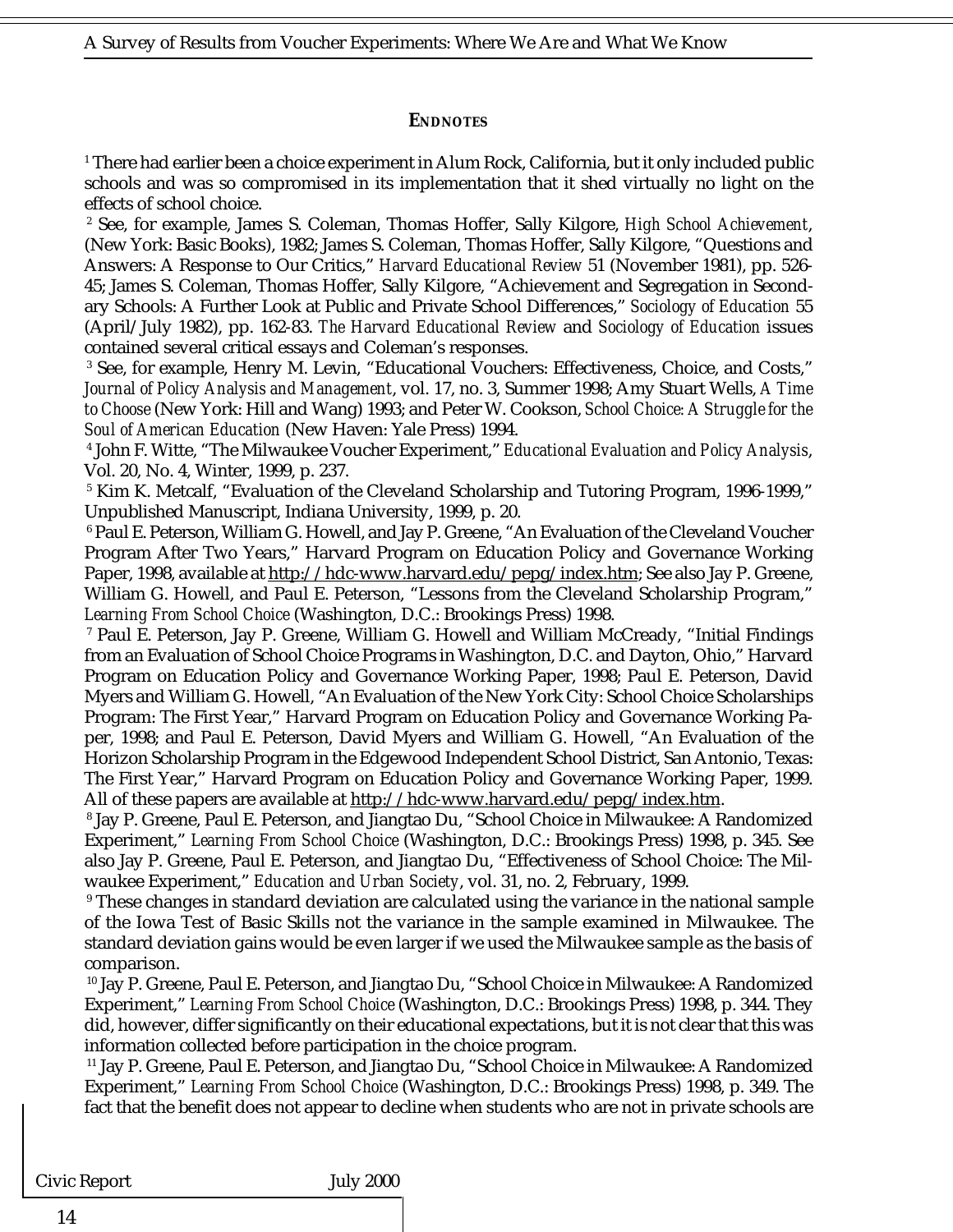included in the treatment group suggests that the benefit results from being offered a choice to find a suitable school for each child. For some students that suitable choice may be a private school and for some that suitable choice may be a public school.

<sup>12</sup> Cecelia Elena Rouse, "Private School Vouchers and Student Achievement: An Evaluation of the Milwaukee Parental Choice Program," *The Quarterly Journal of Economics*, volume CXIII, issue 2, May 1998, pp. 553-602.

13 Ibid, p. 593. Italics added.

14 Ibid p. 578.

15 Ibid, p. 580.

<sup>16</sup> John F. Witte, "The Milwaukee Voucher Experiment," *Educational Evaluation and Policy Analysis*, Vol. 20, No. 4, Winter, 1999, pp. 236-7.

<sup>17</sup> Joe Williams, "Ex-Milwaukee evaluator endorses school choice: Opponents of program have used his earlier work to argue it has failed," *The Milwaukee Journal-Sentinel*, January 9, 2000, p. 1.  $18$  Ibid.

19 Metcalf, op cit, p. 15.

20 Metcalf, op cit, p. 23.

<sup>21</sup> Paul E. Peterson, William G. Howell, and Jay P. Greene, "An Evaluation of the Cleveland Voucher Program After Two Years," Harvard Program on Education Policy and Governance Working Paper, 1998, Table 12, available at http://hdc-www.harvard.edu/pepg/index.htm; See also Jay P. Greene, William G. Howell, and Paul E. Peterson, "Lessons from the Cleveland Scholarship Program," *Learning From School Choice* (Washington, D.C.: Brookings Press) 1998.

<sup>22</sup> Paul E. Peterson, David Myers and William G. Howell, "An Evaluation of the New York City: School Choice Scholarships Program: The First Year," Harvard Program on Education Policy and Governance Working Paper, 1998. Available at http://hdc-www.harvard.edu/pepg/index.htm. 23 Patrick J. Wolf, William G. Howell, and Paul E. Peterson, "School Choice in Washington, D.C.: An Evaluation After One Year," Harvard Program on Education Policy and Governance Working Paper, 2000, Table 17. Available at http://hdc-www.harvard.edu/pepg/index.htm.

<sup>24</sup> William G. Howell and Paul E. Peterson, "School Choice in Dayton, OH: An Evaluation After One Year," Harvard Program on Education Policy and Governance Working Paper, 2000, Table 17. Available at http://hdc-www.harvard.edu/pepg/index.htm.

<sup>25</sup> "Findings from the Condition of Education 1997: Public and Private Schools: How do They Differ?" National Center For Education Statistics, U.S. Department of Education. Available at: http://nces.ed.gov/pubs97/97983.html.

26 Greene, Peterson, and Du, op cit, p. 344.

27 Metcalf, op cit, p. 9.

28 Paul E. Peterson, David Myers, Josh Haimson, and William G. Howell, "Initial Findings from the Evaluation of the New York School Choice Scholarships Program," Mathematica Policy Research, 1997, Table 2. Available at http://hdc-www.harvard.edu/pepg/index.htm.

29 Howell and Peterson, op cit, Table 2.

30 Paul E. Peterson, David Myers, and William G. Howell, "An Evaluation of the Horizon Scholarship Program in the Edgewood Independent School District, San Antonio, Texas: The First Year," Harvard Program on Education Policy and Governance Working Paper, 1999, Table 1.2. Available at http://hdc-www.harvard.edu/pepg/index.htm.

<sup>31</sup> An internal school district report from the small school choice program in Florida shows the same lack of differences in the test scores of departing and remaining students.

<sup>32</sup> It is also true that there are fewer choice students with physical or learning disabilities. In part this may be explained by the differential labeling and segregating of disabled students in public and private schools. In part this may also be explained by the fact that the cost of educating some disabled students far exceeds the amount provided by the scholarship or voucher. It would be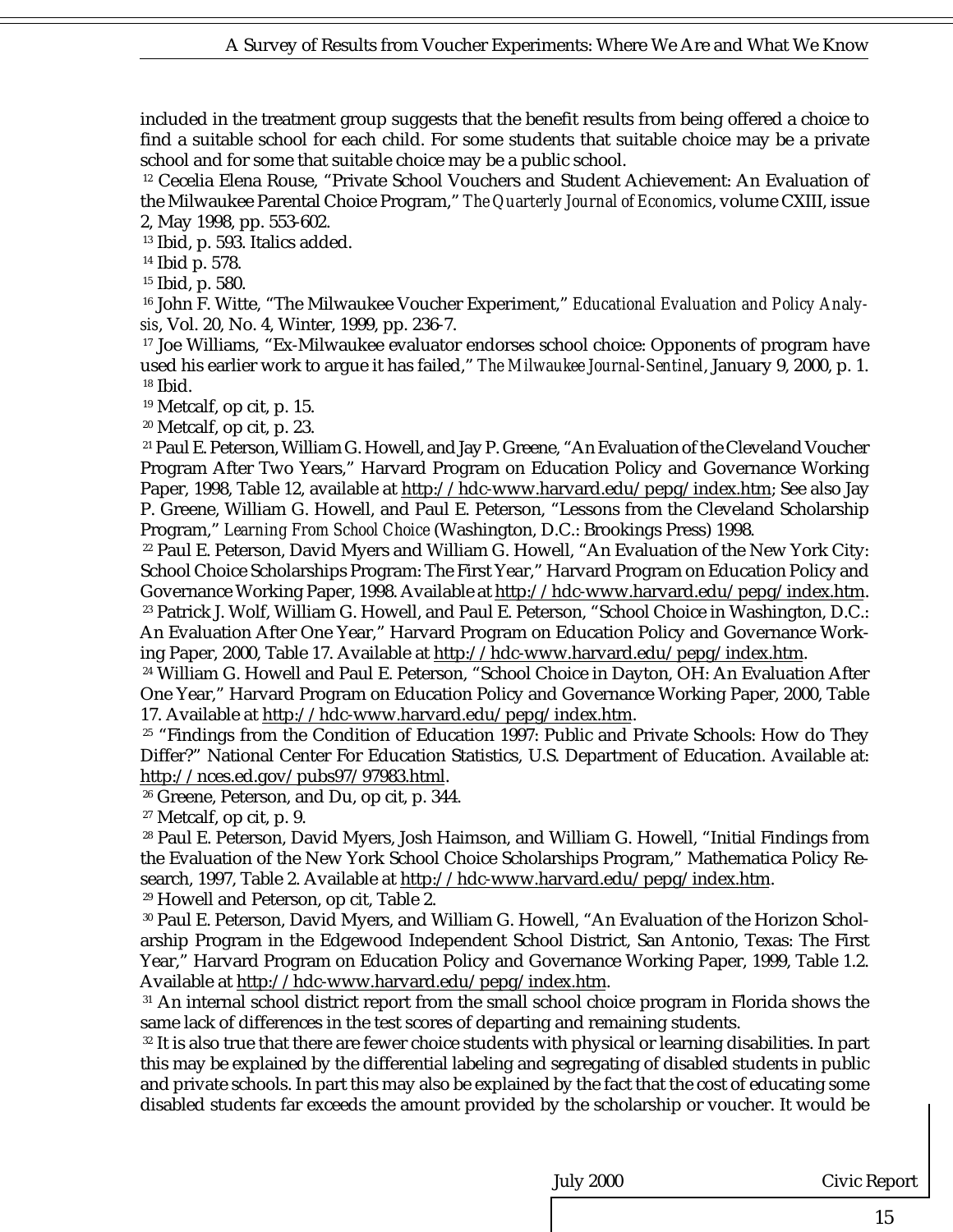interesting to see whether private schools might take on many more disabled students if they were provided with even some of the additional funding that public schools receive for educating those students.

33 See Gary Burtless, ed., *Does Money Matter*, (Washington, D.C.: Brookings Press) 1996.

<sup>34</sup> "Analyzing School Choice Reforms that Use America's Traditional Forms of Parental Choice," in Peterson and Hassel, eds, *Learning from School Choice* (Washington, D.C.: Brookings) 1998.

35 Ibid, p. 144.

36 Ibid, p. 148.

37 Ibid, p. 148. Emphasis in original.

<sup>38</sup> In actuality, the development of the public school system was driven to a large degree by fears of Catholic immigrants and the values they would teach their children. This anti-Catholic origin of public schooling has remarkably been replaced with strong myths about the egalitarian and tolerant qualities of public education. See Charles Leslie Glenn, Jr., *The Myth of the Common School* (Amherst: University of Massachusetts Press) 1988.

39 See, for example, Helen Ladd and Edward Fiske, *School Choice in New Zealand: A Cautionary Tale* (Washington, D.C.: Brookings) 2000; Amy Stuart Wells, "Why Some Win and Others Lose in the Educational Marketplace," and J. Douglas Willms and Frank H. Echols, "The Scottish Experience of Parental School Choice," in Edith Rassell and Richard Rothstein, eds, *School Choice: Examining the Evidence* (Washington, D.C.: Economic Policy Institute) 1993.

40 Jay P. Greene, "Civic Values in Public and Private Schools," in *Learning from School Choice*, 1998. 41 Jay P. Greene and Nicole Mellow, "Integration Where It Counts: A Study of Racial Integration in Public and Private School Lunchrooms," Public Policy Clinic Working Paper, 1998. Available at: http://www.la.utexas.edu/research/ppc/lunch.html.

42 "School Finance Induced Migration Patterns: The Impact of Private School Vouchers," *Journal of Economic Theory*, 1999; and "Mobility, Targeting and Private School Vouchers," *American Economic Review* (Forthcoming).

43 Michael Heise and Thomas Nechyba, "School Finance Reform: A Case for Vouchers," Center for Civic Innovation, The Manhattan Institute for Public Policy Research, Civic Report, Number 9, October, 1999.

<sup>44</sup> "The Racial, Economic, and Religious Context of Parental Choice in Cleveland," Paper presented at the Association for Public Policy Analysis and Management meeting in Washington, D.C., November, 1999. Available at http://hdc-www.harvard.edu/pepg/index.htm.

45 See Amy Gutmann, *Democratic Education* (Princeton: Princeton University Press) 1987; Stephen Macedo, *Diversity and Distrust*, (Cambridge: Harvard University Press) 2000; and Benjamin Barber, "Education for Democracy," *The Good Society* 7 (Spring 1997).

46 John L. Sullivan, James E. Piereson, and George E. Marcus, *Political Tolerance and American Democracy* (Chicago: University of Chicago Press) 1982.

47 Jay P. Greene, Joseph Giammo, and Nicole Mellow, "The Effect of Private Education on Political Participation, Social Capital and Tolerance: An Examination of the Latino National Political Survey," *The Georgetown Public Policy Review*, vol. 5, number 1, Fall, 1999.

48 Patrick J. Wolf, Jay P. Greene, Brett Kleitz, and Kristina Thalhammer, "Private Schooling and Political Tolerance, Evidence from College Students in Texas," Paper presented at a conference co-sponsored by the Manhattan Institute and the Program for Education Policy and Governance, Cambridge, MA, March, 2000.

49 David Campbell, "Making Democratic Education Work: Schools, Social Capital and Civic Education," Paper presented at the Conference on Charter Schools, Vouchers, and Public Education, Harvard University, March 9-10, 2000.

50 Ken Godwin and Patrick J. Wolf, "Political Tolerance in Public and Private Middle School Students," Unpublished Manuscript, 1999.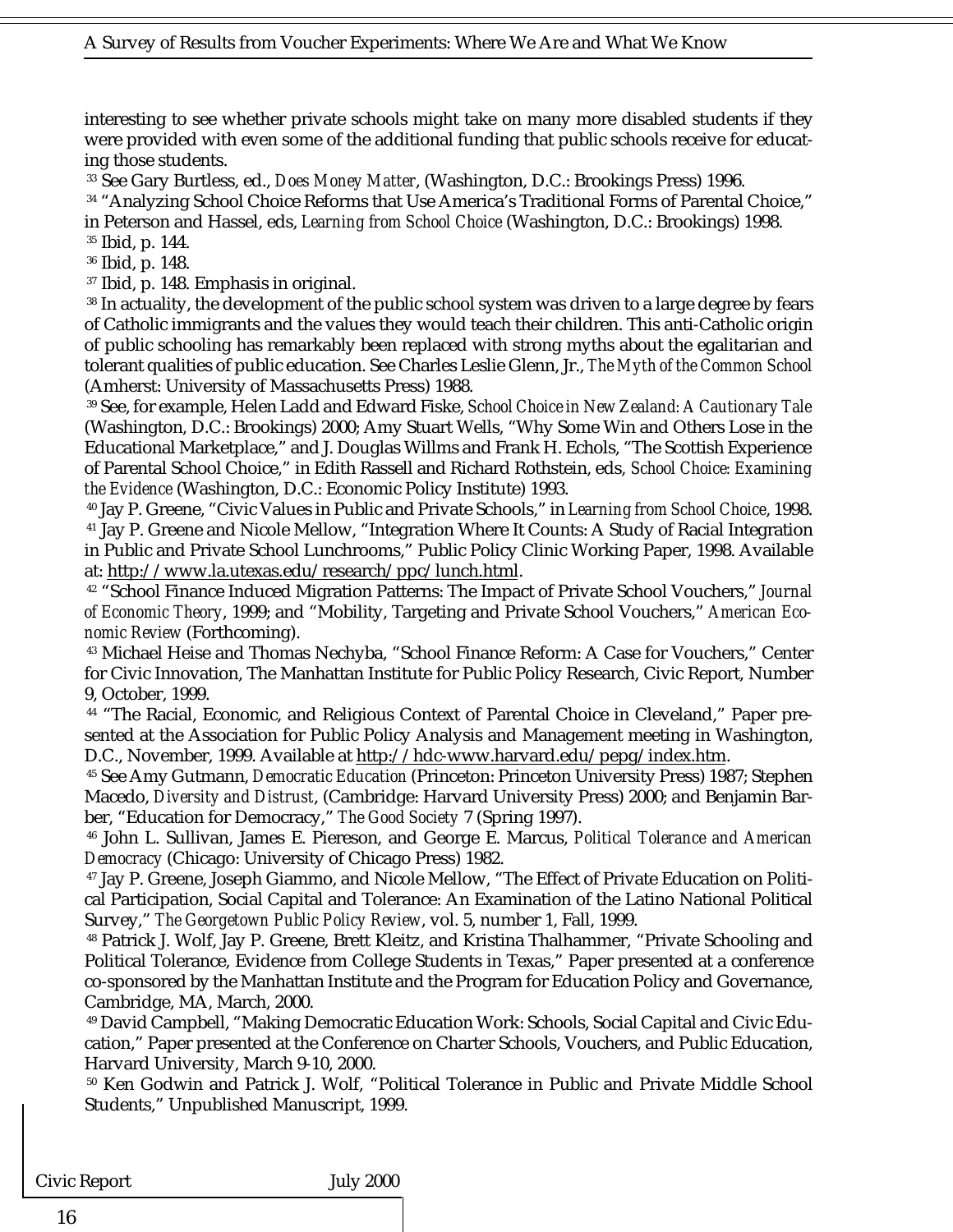#### 51 Greene, "Civic Values in Public and Private Schools," op cit, 1998.

 $52$  The privately funded scholarships pay less than  $$2,000$  per pupil while on average public schools spend \$6,624, almost three times in constant dollars what was spent three decades ago (http:// nces.ed.gov/fastfacts/display.asp?id=66 ). The program in Cleveland pays a little more than \$2,000 and the program in Milwaukee pays about half of the per pupil expenditure in Milwaukee public schools. Of course, private schools sometimes receive subsidies from sponsoring religious organizations, but this generally constitutes no more than a few hundred dollars per pupil. And public schools spend some of their money on transportation and special education services, but these do not account for the entirety of the difference between public and private school expenditures. It is also worth remembering that private schools often educate special education students, but they may not always label and segregate those students, allowing for an isolation of those costs.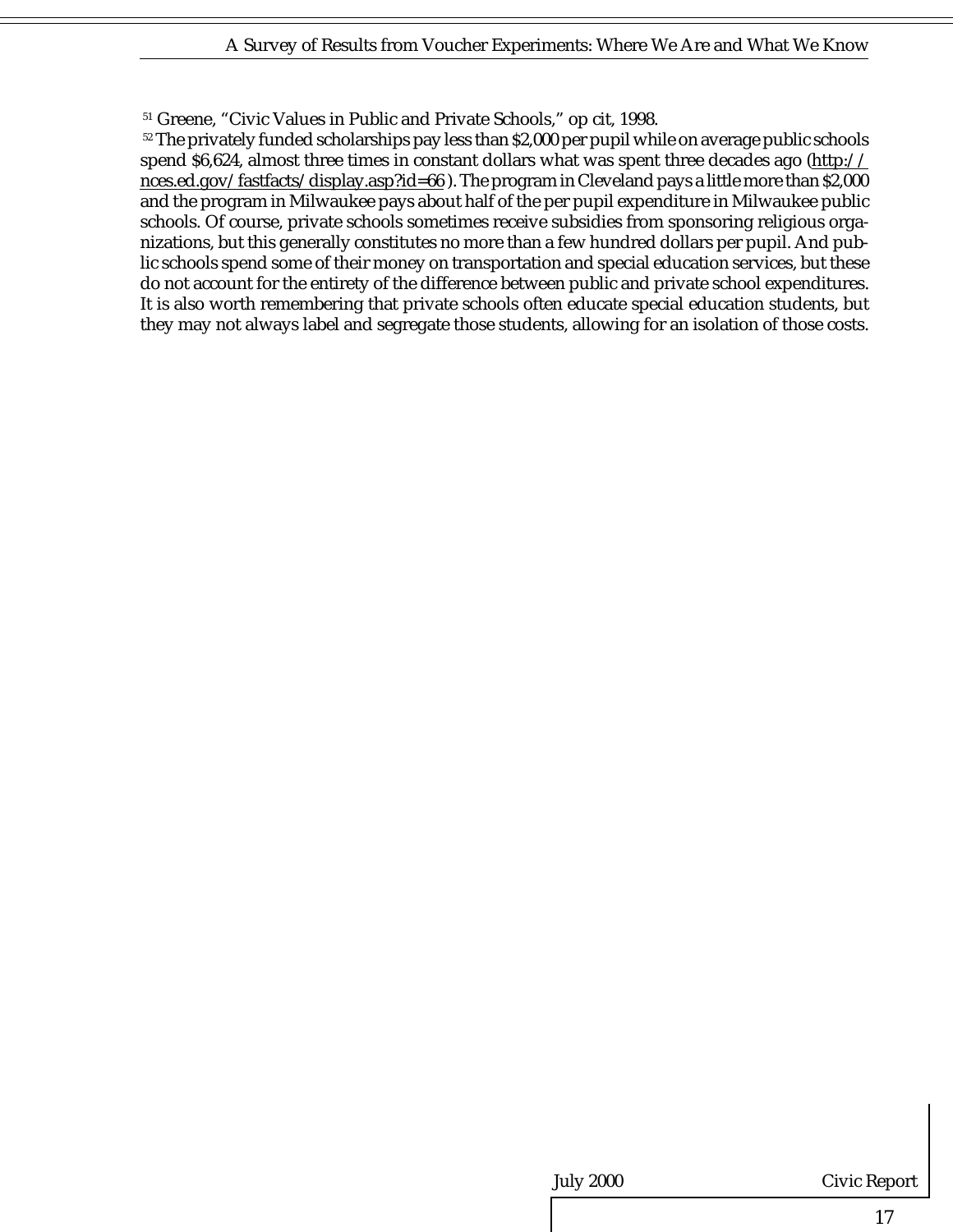#### **APPENDIX**

**TABLE 1: THE EFFECT OF SCHOOL CHOICE ON PARENTAL SATISFACTION**

| <b>Milwaukee</b>                              |                                                                                                                                                                                                                                                                                                                                                                                                                                                                                                                                |  |
|-----------------------------------------------|--------------------------------------------------------------------------------------------------------------------------------------------------------------------------------------------------------------------------------------------------------------------------------------------------------------------------------------------------------------------------------------------------------------------------------------------------------------------------------------------------------------------------------|--|
| <b>Witte, 1999</b>                            | "Satisfaction of Choice parents with private schools was just as dramatic<br>as dissatisfaction was with prior public schools."                                                                                                                                                                                                                                                                                                                                                                                                |  |
| <b>Cleveland</b>                              |                                                                                                                                                                                                                                                                                                                                                                                                                                                                                                                                |  |
| Metcalf, 1999                                 | "Across the range of school elements, parents of scholarship students<br>tend to be much more satisfied with their child's school than other<br>parents [S]cholarship recipient parents are more satisfied with the<br>child's teachers, more satisfied with the academic standards at the child's<br>school, more satisfied with order and discipline, [and] more satisfied<br>with social activities at the school"                                                                                                          |  |
| Greene,<br>Howell,<br>Peterson,<br>1998, 1999 | Nearly 50% of choice parents reported being very satisfied with the<br>academic program, safety, discipline, and teaching of moral values in<br>their private school. Only around 30% of Cleveland public school par-<br>rents report being very satisfied with these aspects of their children's<br>schools.                                                                                                                                                                                                                  |  |
| <b>Washington, D.C.</b>                       |                                                                                                                                                                                                                                                                                                                                                                                                                                                                                                                                |  |
| Wolf,<br>Howell,<br>Peterson, 2000            | "Forty-six percent of the private school parents gave their school an 'A',<br>as compared to just 15 percent of the public-school parents."                                                                                                                                                                                                                                                                                                                                                                                    |  |
| <b>Dayton</b>                                 |                                                                                                                                                                                                                                                                                                                                                                                                                                                                                                                                |  |
| Howell,<br>Peterson,<br>2000                  | "Private-school parents are more enthusiastic about their schools than<br>either public-school parents generally or those public-school parents who<br>applied for a school voucher. When asked to give their school a grade<br>from A to F, 47 percent of the private school students gave their school<br>an 'A', as compared to 25 percent of the cross-section of public-school<br>parents and 8 percent of the public-school parents who had applied for a<br>voucher but did not receive one."                           |  |
| <b>New York</b>                               |                                                                                                                                                                                                                                                                                                                                                                                                                                                                                                                                |  |
| Peterson,<br>Myers,<br>Howell, 1998           | "The percentage of parents "very satisfied" with a private school was<br>significantly higher for all of the following: location of the school, school<br>safety, teaching, parental involvement, class size, school facility, student<br>respect for teachers, teacher communication , extent to which child<br>can observe religious traditions, parental support for the school, disci-<br>pline, clarity of school goals, staff teamwork, teaching, academic quality,<br>the sports program and what is taught in school." |  |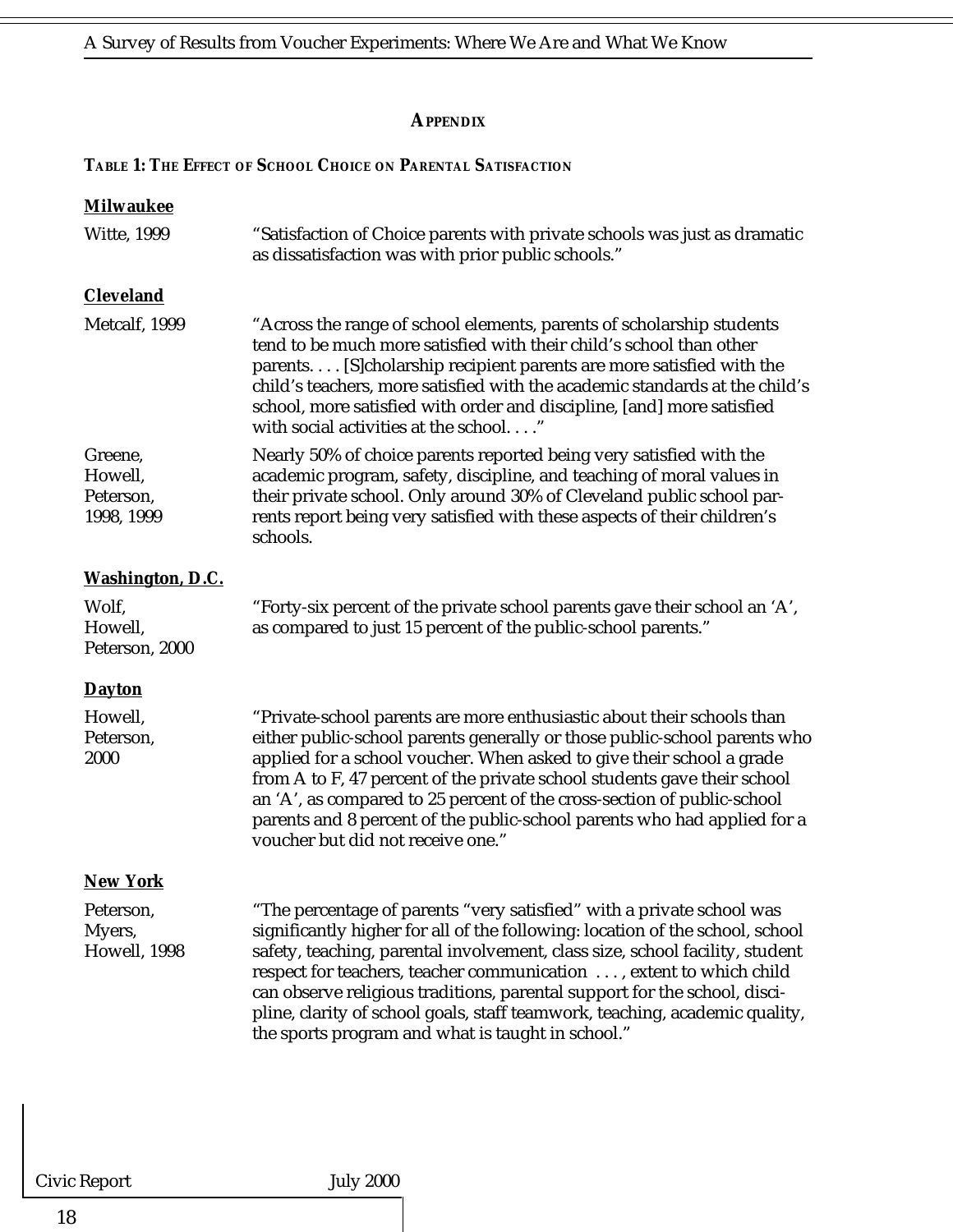# **Milwaukee**

| Greene, Peterson,<br>Du, 1999:       | 6 NCE point benefit in reading and<br>11 NCE point benefit in math after 4 years of participation                                                                                                                                                                                                                                                                                                                                     |  |
|--------------------------------------|---------------------------------------------------------------------------------------------------------------------------------------------------------------------------------------------------------------------------------------------------------------------------------------------------------------------------------------------------------------------------------------------------------------------------------------|--|
| Rouse, 1998:                         | 1.5 to 2.3 NCE point gain in math per year                                                                                                                                                                                                                                                                                                                                                                                            |  |
| Witte, 1999:                         | Neither benefit nor harm to test scores but "choice can be a useful tool to<br>aid families and educators in inner city and poor communities where<br>education has been a struggle for several generations. If programs are<br>devised correctly, they can provide meaningful educational choices to<br>families that now do not have such choices. And it is not trivial that<br>most people in America already have such choices." |  |
| <b>Cleveland</b>                     |                                                                                                                                                                                                                                                                                                                                                                                                                                       |  |
| Metcalf, 1999:                       | 6 NPR benefit in language and<br>4 NPR benefit in science after two years for existing schools                                                                                                                                                                                                                                                                                                                                        |  |
| Greene, Howell,<br>Peterson, 1998-9: | 8 NPR benefit in reading and<br>16 NPR benefit in math after two years                                                                                                                                                                                                                                                                                                                                                                |  |
| <b>Washington, D.C</b>               |                                                                                                                                                                                                                                                                                                                                                                                                                                       |  |
| Wolf, Howell,<br>Peterson, 2000:     | African-American students in grades 2 through 5 gained 7 NPR in read-<br>ing, but students in grades 6 though 8 lost 8 NPR in math after one year.                                                                                                                                                                                                                                                                                    |  |
| <b>Dayton</b>                        |                                                                                                                                                                                                                                                                                                                                                                                                                                       |  |
| Howell and<br>Peterson, 2000:        | African-American students gained 7 NPR in math after one year                                                                                                                                                                                                                                                                                                                                                                         |  |
| <b>New York</b>                      |                                                                                                                                                                                                                                                                                                                                                                                                                                       |  |
| Peterson, Myers,<br>Howell, 1998:    | Choice students in grades 2 through 5 benefited by about 2 NPR in math<br>and reading. Older students, in grades 4 and 5, gained 4 points in read-<br>ing and 6 points in math after one year.                                                                                                                                                                                                                                        |  |

# **TABLE 3: EVIDENCE OF CREAMING?**

#### **Characteristics of Choosers**

|                    | <b>Family Income</b> | <b>Single Mother</b> | <b>Prior Test Scores</b> |
|--------------------|----------------------|----------------------|--------------------------|
| <b>Milwaukee</b>   | \$10,860             | 76%                  | <b>31 NPR</b>            |
| <b>Cleveland</b>   | \$18,750             | 70%                  | <b>NA</b>                |
| <b>New York</b>    | \$10,540             | <b>NA</b>            | 27 NPR                   |
| D.C.               | \$17,774             | 77%                  | <b>33 NPR</b>            |
| <b>Dayton</b>      | \$17,681             | 76%                  | <b>26 NPR</b>            |
| <b>San Antonio</b> | \$15,990             | 45%                  | <b>35 NPR</b>            |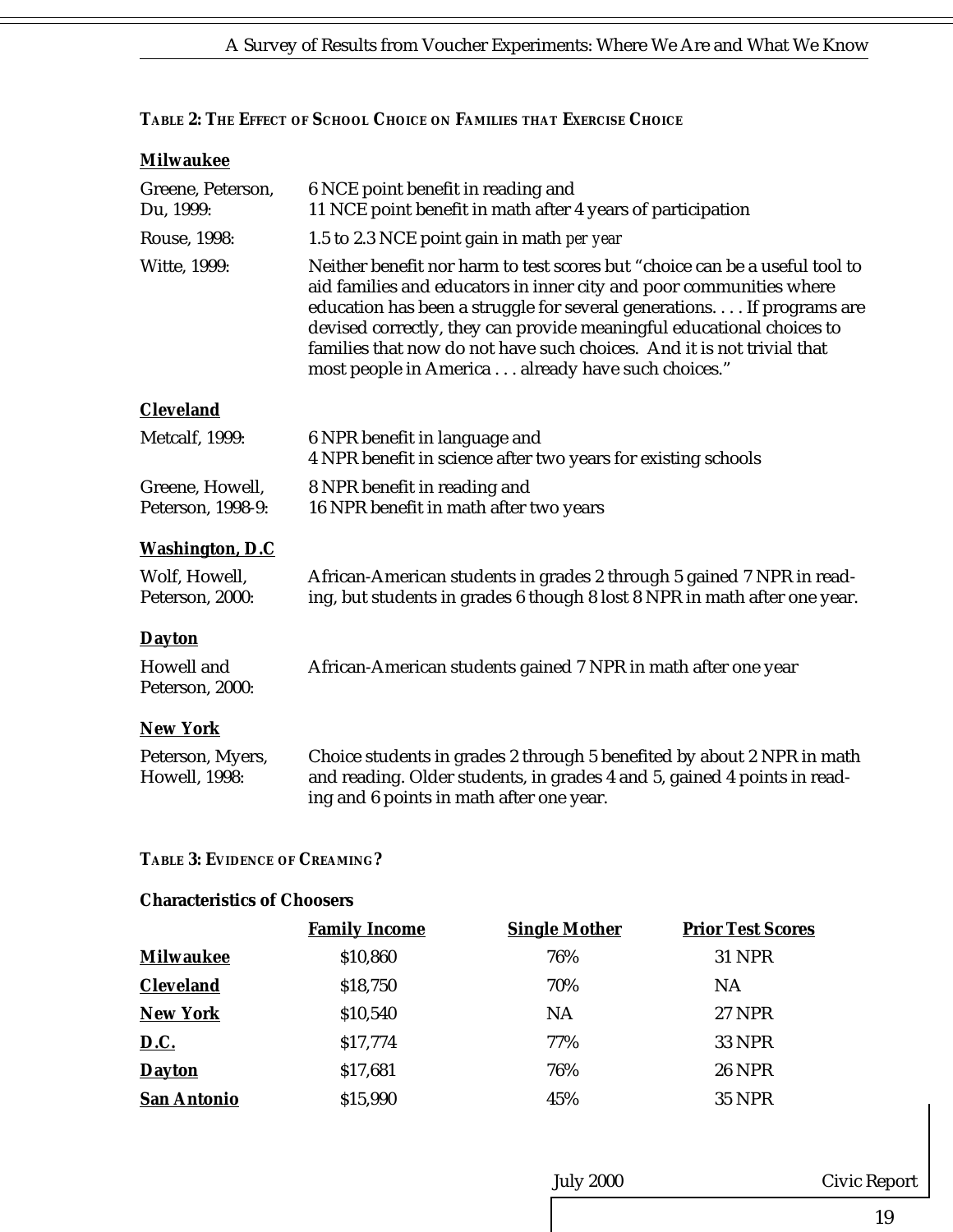#### **TABLE 4: HOXBY'S FINDINGS ON THE SYSTEMIC EFFECTS OF CHOICE**

#### **One Standard Deviation Increase in . . .**

|                            | <b>Public School Choices</b> | <b>Private School Choices</b> |
|----------------------------|------------------------------|-------------------------------|
| <b>Test Scores</b>         | 3 Percentile Increase        | 8 Percentile Increase         |
| <b>Wages Later in Life</b> | 4 Percent Increase           | 12 Percent Increase           |
| <b>Per Pupil Cost</b>      | 17 Percent Decrease          | No Change                     |

**TABLE 5: THE EFFECT OF SCHOOL CHOICE ON INTEGRATION**

# **Greene, 1998, analysis of data from NELS:**

More than a third (37%) of private school students were in classrooms with a percentage of minority students that was within 10% of the proportion of minority students nationally. Only 18% of public school students were in similarly integrated classrooms. And more than half (55%) of public school students were in classrooms that were almost entirely white or almost entirely minority in their racial composition, while 41% of private school students were similarly segregated.

#### **Greene and Mellow, 1998, Observation of lunchrooms:**

After adjusting for the city, seating restrictions, school size, and student grade level, we found that 79% of private school students were in racially mixed groups compared to 43% of public school students. Sitting in a racially mixed group was defined as having any one of five adjacent students being of a different racial or ethnic group.

#### **Nechyba, 1999, policy simulation:**

"By removing education-related incentives for high-income households to separate themselves from poor neighborhoods, vouchers introduce a desegregating force into society. [And] by reducing housing prices in high quality public school districts and raising them in low quality districts, vouchers help more low-income families afford to live in areas with better public schools."

# **Greene, 1999, analysis of Cleveland choice program:**

Nearly a fifth (19%) of recipients of a voucher in Cleveland attend private schools that have a racial composition that resembles the average racial composition of the Cleveland area (defined as having a proportion of minority students in the school that is within 10% of the average proportion of minorities in metropolitan Cleveland). Only 5% of public schools students in the Cleveland metropolitan area are in comparably integrated schools. More than three-fifths (61%) of public school students in metropolitan Cleveland attend schools that are almost entirely white or almost entirely minority in their racial composition. Half of the students in the Cleveland Scholarship Program are in comparably segregated schools.

# **Fuller and Mitchell, 1999, analysis of Milwaukee choice program:**

"To . . . compare racial and ethnic isolation in choice schools and MPS schools, we identified [racially isolated] MPS and Catholic elementary schools. . . . Nearly twice as many MPS elementary students were in racially isolated schools."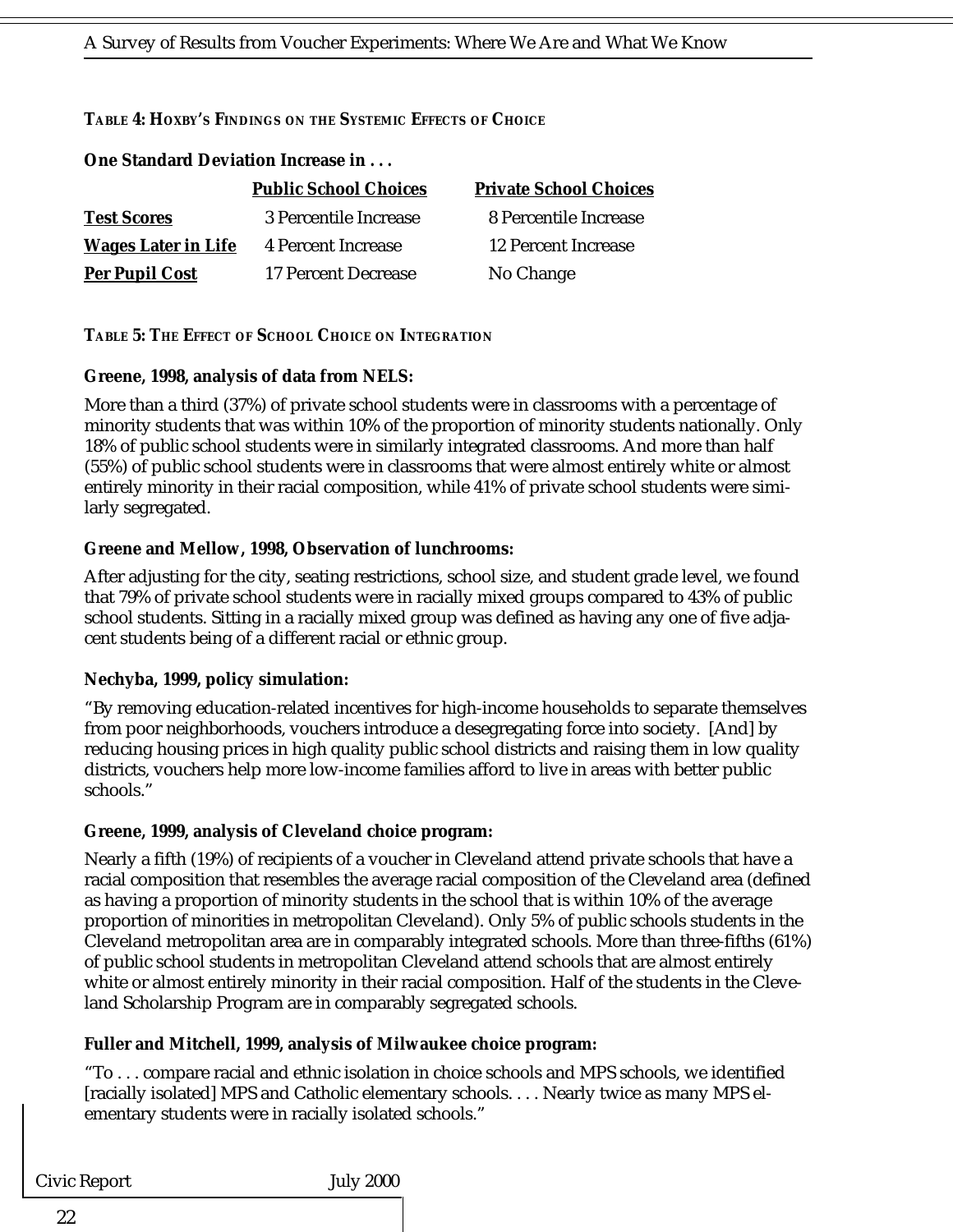# **TABLE 6: THE EFFECT OF CHOICE ON CIVIC VALUES**

#### **Greene, Giammo, and Mellow, 1999 Analysis of the Latino National Political Survey**

Latinos who received their education entirely in private school were willing to tolerate the political activities of their least-liked group 50% of the time compared to 39% for Latinos who never attended private school, holding all other factors constant.

# **Wolf, Greene, Kleitz, Thalhammer, 2000 Analysis of a survey administered to college students in Texas**

The benefit of having received all of one's primary and secondary education in private schools is roughly .3 of a standard deviation on the tolerance scale, an effect that is fairly large.

#### **Campbell, 2000**

# **Analysis of a national data set of high school students**

Catholic school students are more likely to tolerate anti-religious activities than are public school students. Private school students are more likely to volunteer and develop civic skills, such as the ability and willingness to write letters and engage in public speaking on public issues.

#### **Godwin, et al, 2000 Analysis of survey administered to 8th graders in New York and Texas**

The results show a statistically significant and positive effect of private education on political knowledge and support for democratic norms. The results for tolerance were positive but fell short of statistical significance.